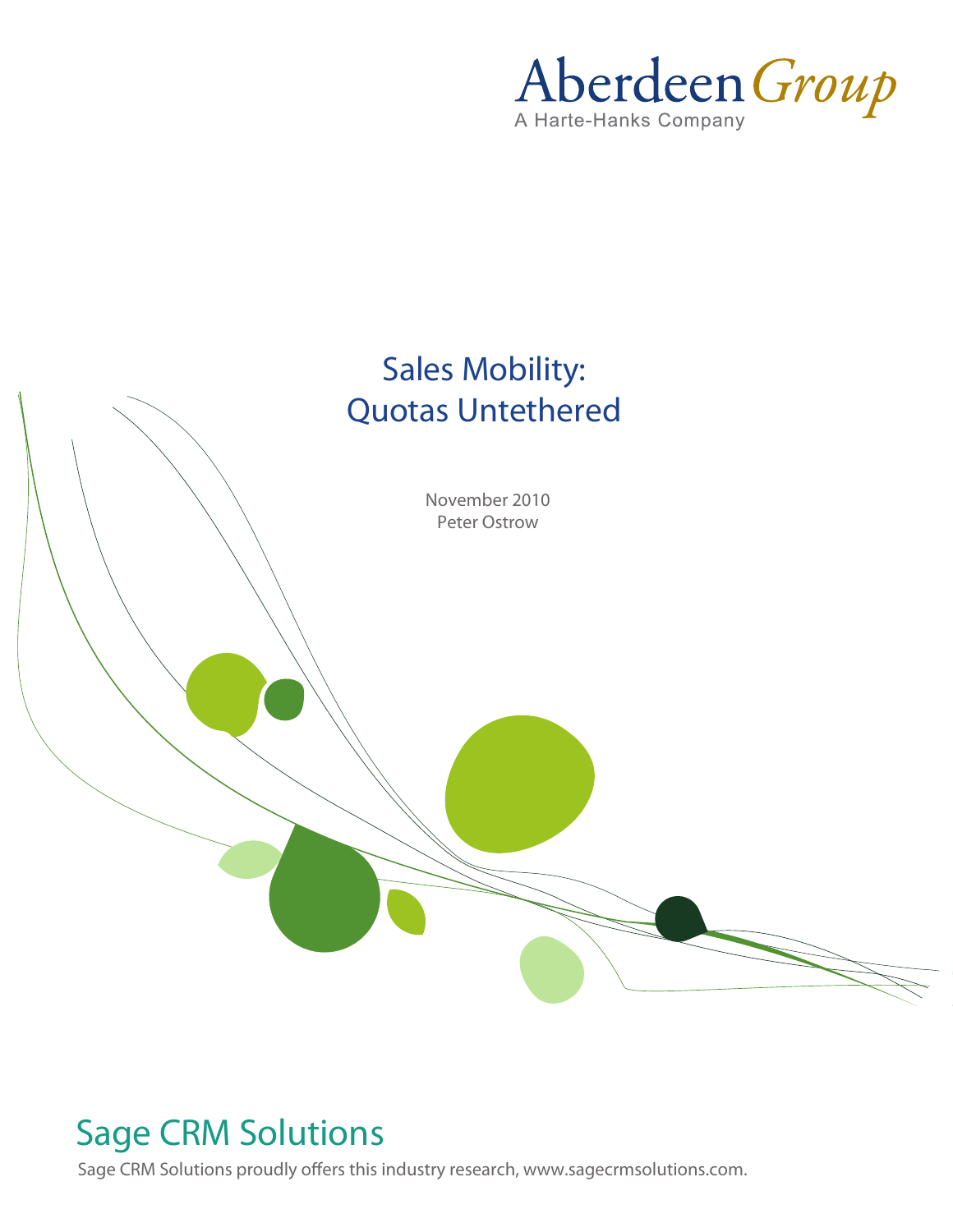



# **Sales Mobility**

Quotas Untethered

November 2010 Peter Ostrow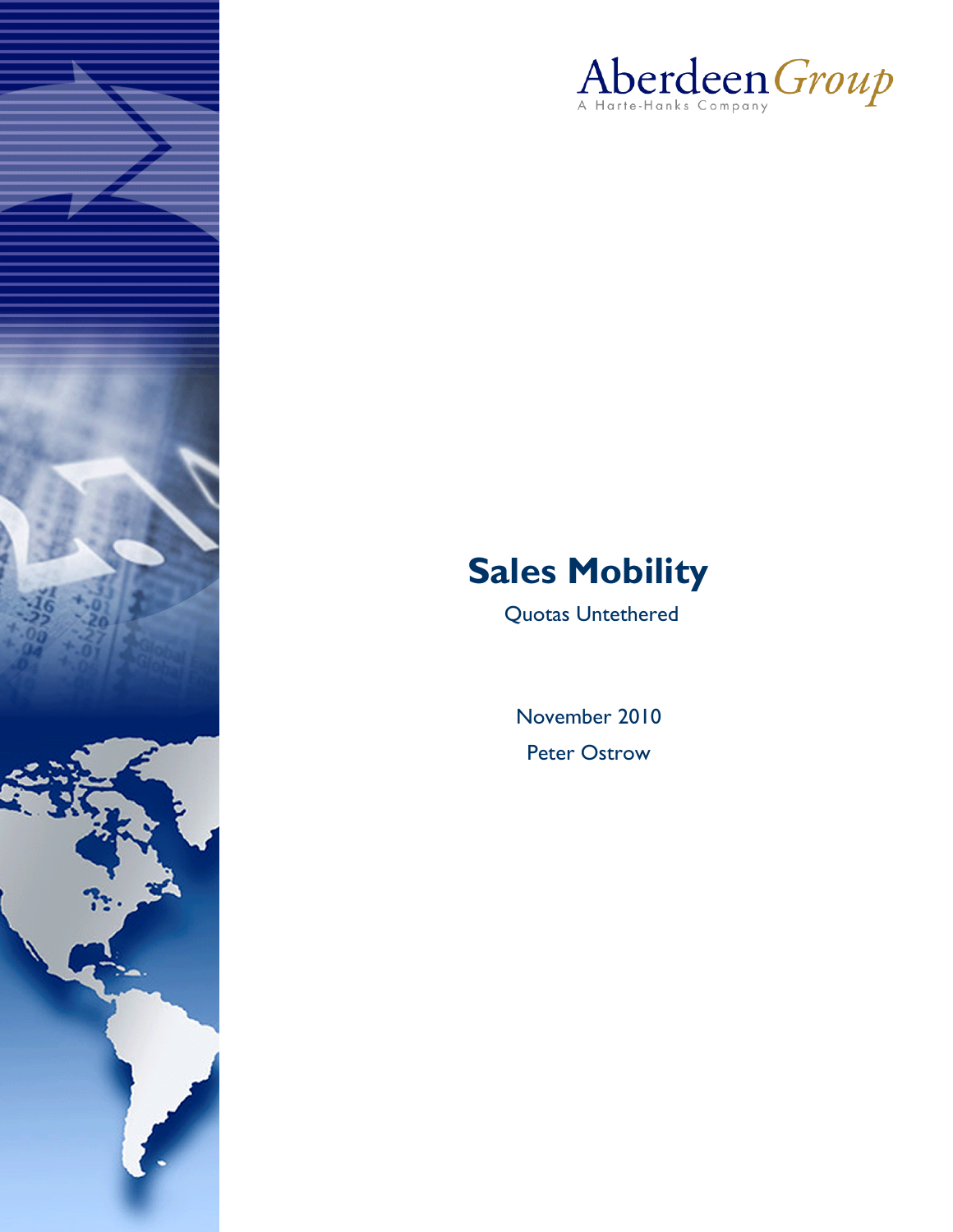

## **Executive Summary**

<span id="page-2-0"></span>For years, the promise of the truly mobile salesperson has enticed reps and sales operations professionals alike, yet a true pay-off has often been elusive as interface and bandwidth limitations conspired to lower industry expectations of success. With the lines now being blurred between handheld and desktop devices, and wireless access and GPS intelligence growing more universal, is sales mobility now a reality whose time has come?

In September and October 2010, Aberdeen surveyed 269 end-user organizations to learn about their deployments of sales mobility. Aberdeen used the following three key performance criteria, among only the 217 companies currently supporting sales staff with mobility initiatives, to distinguish the sales teams within Best-in-Class companies:

- An average of 65% of their sales reps are achieving their annual sales quota, compared to 54% for Industry Average and 22% among Laggard companies
- 5.2% average year-over-year increase in customer retention rates, compared to 0.7% and 2.8% decreases among Industry Average and Laggard companies, respectively
- 3.3% year-over-year increase in sales lead conversion rates, versus a 0.2% increase for the Industry Average and 3.8% decrease among Laggards

### **Competitive Maturity Assessment**

Survey results show that the firms enjoying Best-in-Class performance share several common characteristics, including:

- 87% enable synchronization of calendars, contacts, events and/or tasks
- 78% support remote viewing and modification of key CRM sales information (accounts, contacts, leads, opportunities, forecast)
- 58% provide instant messaging or chat on mobile devices

### **Required Actions**

In addition to the specific recommendations in Chapter Three of this report, to achieve Best-in-Class performance, companies must:

- Provide sales team members with unfettered access to, and the ability to amend, both CRM-based and other relevant corporate data
- Adopt additional enablers such as instant messaging, chat, sales trigger notification and electronic signature capture
- Collaborate with their technology support colleagues to provide security, availability and seamless synchronization of time-sensitive sales data

#### Research Benchmark

Aberdeen's Research Benchmarks provide an indepth and comprehensive look into process, procedure, methodologies, and technologies with best practice identification and actionable **Best-in-Class Performance** recommendations

### **How Does Your Performance Compare to the Best-in-Class?**



- Compare your processes
- Receive a free, personal PDF scorecard
- Benefit from custom recommendations to improve your performance, based on the research

#### **Take the Assessment**

Receive Your Free Scorecard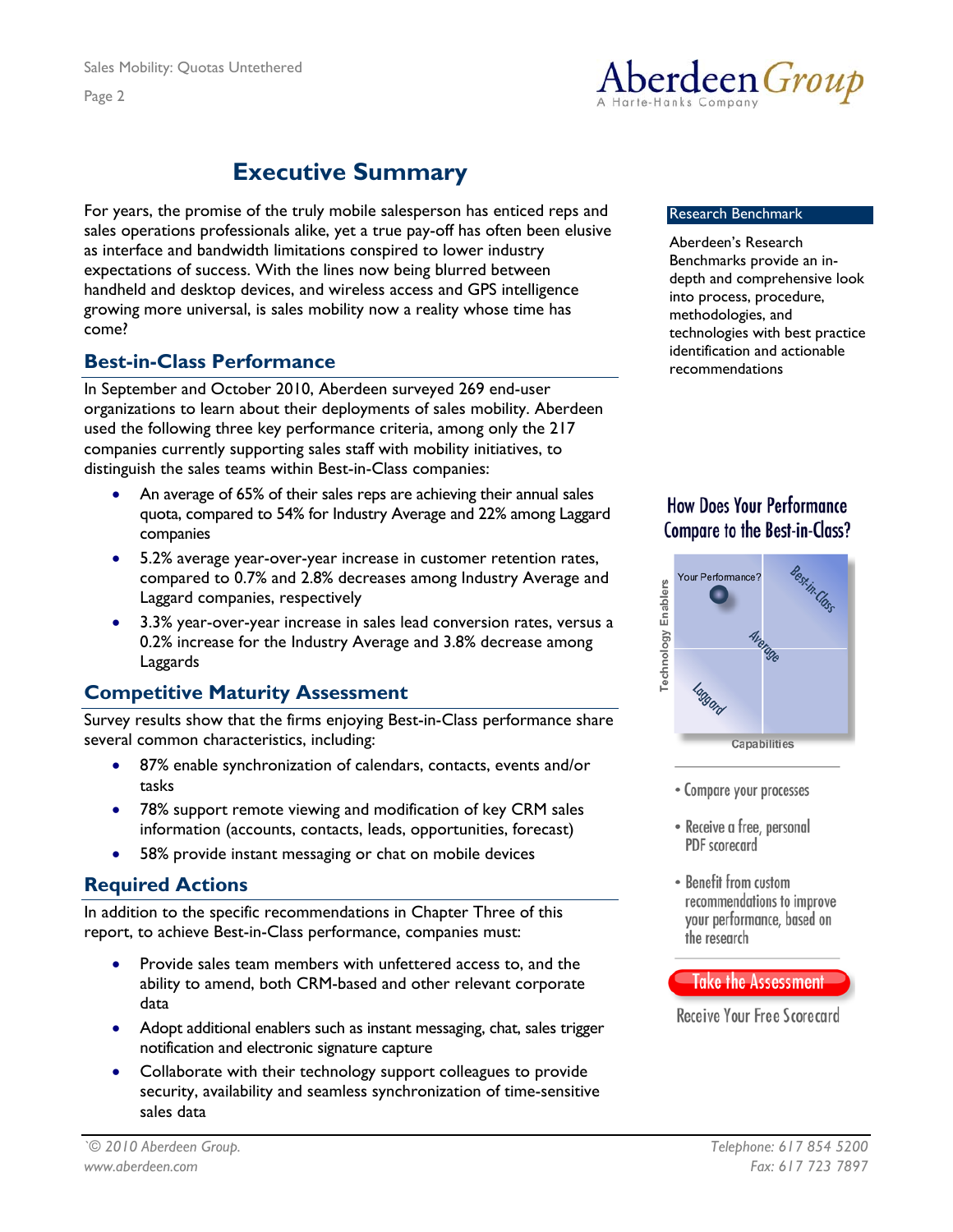

### **Table of Contents**

| Identifying the Business Pressures Addressed by Sales Mobility  5          |
|----------------------------------------------------------------------------|
|                                                                            |
|                                                                            |
|                                                                            |
| Chapter Two: Benchmarking Requirements for Success 13                      |
|                                                                            |
|                                                                            |
|                                                                            |
|                                                                            |
|                                                                            |
|                                                                            |
|                                                                            |
|                                                                            |
| <b>Figures</b>                                                             |
| Figure 1: Business Pressures Associated with Sales Mobility 6              |
| Figure 2: The Best-in-Class Demonstrate Significant Year-over-Year Success |
| Figure 3: Best-in-Class Strategic Actions in Response to Pressures 9       |
| Figure 4: Extent of Real-Time Sales Mobility Use by the Best-in-Class  12  |
| Figure 5: Year-to-Year Sales Mobility Budget Trends by the Best-in-Class17 |
| Figure 6: Mobile Device Ownership by the Best-in-Class 18                  |
| <b>Tables</b>                                                              |
|                                                                            |
|                                                                            |
|                                                                            |
|                                                                            |
| Table 3: Mobile-Enabled Sales Functions among Best-in-Class  10            |
| Table 4: Mobile-Enabled Sales Support by the Best-in-Class 11              |
|                                                                            |
|                                                                            |
| Table 8: The Relationship Between PACE and the Competitive Framework24     |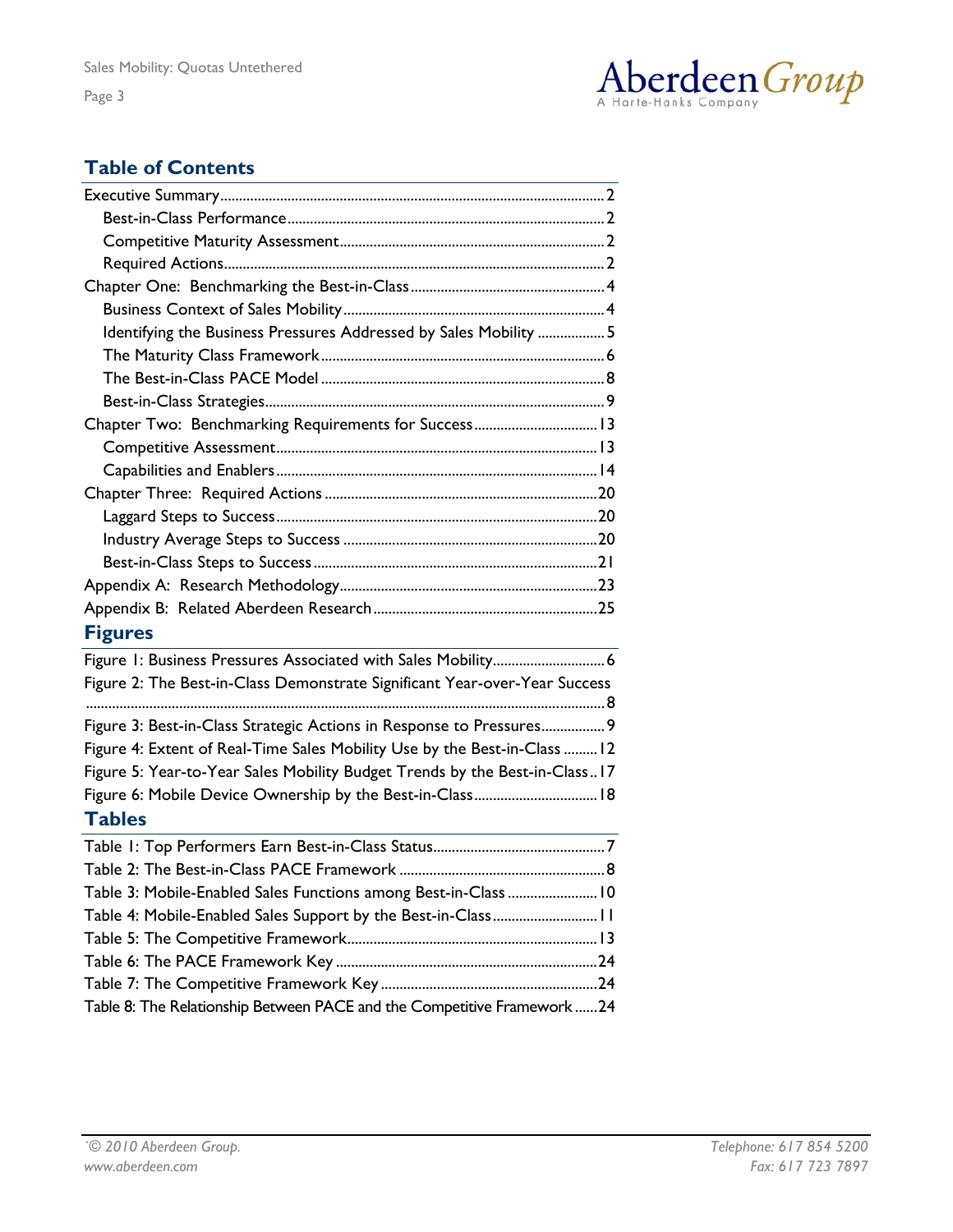<span id="page-4-0"></span>Page 4



### **Chapter One: Benchmarking the Best-in-Class**

Customer Relationship Management (CRM) and Sales Force Automation (SFA) access via smart phones has been available for some time - indeed, mobile CRM access has been proven to increase team attainment of quota by 26% (*[Sales Intelligence: Preparing for Smarter Selling](http://www.aberdeen.com/summary/report/benchmark/6332-RA-sales-force-intelligence-automation.asp)*, February 2010) - but to what extent are Best-in-Class sales teams utilizing mobile selling solutions?

Aberdeen research conducted for *[Sales Forecasting: Analytics to the Rescue!](http://www.aberdeen.com/Aberdeen-Library/6362/RA-sales-forecast-pipeline.aspx)* (June 2010) found that Best-in-Class companies (criteria in bulleted items below) were 79% more likely than Laggards (25% vs. 14%) to deploy mobileenabled access to real-time sales forecast details. Providing their field sales force with the ability to understand their performance-versus-quota attainment on an "anywhere, any time basis" allowed these top performers to promote a culture of coaching, self-assessment and transparency that helped them out-perform Laggards across a number of key metrics:

- 83% vs. 44% current sales forecast accuracy
- 12.6% annual increase in team attainment of quota, vs. a 7.9% decrease
- 9.1% year-over-year increase in revenue per sales rep, vs. a 4.8% decrease

Moreover, much as the Best-in-Class companies from the sales forecasting study were 42% more likely than Laggards (37% vs. 26%) to deploy mobile CRM access, the performance of all mobile CRM adopters represented measurable benefits over other companies. They reported that 50% of their sales reps achieve annual quota, versus 40% for non-users; a 26% vs. 17% lead conversion rate; and a 2.1% year-over-year increase in team attainment of quota as opposed to a 0.5% decrease among other firms.

### **Business Context of Sales Mobility**

Given the rapid development of both personal computing power and mobile technologies in general, a number of cultural and technological trends have a direct impact on the potential value of sales mobility:

• Dramatic changes in workplace norms have brought industry to the point where Aberdeen research conducted for *[Sales Performance](http://www.aberdeen.com/aberdeen-library/6377/RA-sales-performance-management.aspx)  [Management: Getting Everyone On the Same Page](http://www.aberdeen.com/aberdeen-library/6377/RA-sales-performance-management.aspx)* (August 2010) shows that 53% of Best-in-Class companies (those with strongest quota attainment, growth in average deal size and reduction of sales cycle) employ more than 50% of their sales staff remotely, versus 41% and 34% of Industry Average and Laggard firms, respectively. Indeed, in Aberdeen research for *[Mobile HCM: Workforce and Talent](http://www.aberdeen.com/Aberdeen-Library/6369/RA-mobile-workforce-management.aspx)  [Management on the Move](http://www.aberdeen.com/Aberdeen-Library/6369/RA-mobile-workforce-management.aspx)* (June 2010), 57% of respondents who track the impact of their mobile recruiting efforts report improved

#### Fast Facts

- $\sqrt{53\%}$  of the Best-in-Class support channel partners with their sales mobility initiative, vs. 42% of Industry Average companies and 29% of Laggards
- $\sqrt{44\%}$  of the Best-in-Class consider sales mobility initiatives "absolutely vital to the health of our company, regardless of cost," vs. 26% of other companies

"The keys to mobile success are the measures to track the adoption and the adherence to them by sales management. Salespeople concentrate on two things: behaviors that close deals and what their managers watch them do."

> ~ Jimi Barker, Sales Operations Manager, Enterprise Networks, **Corning**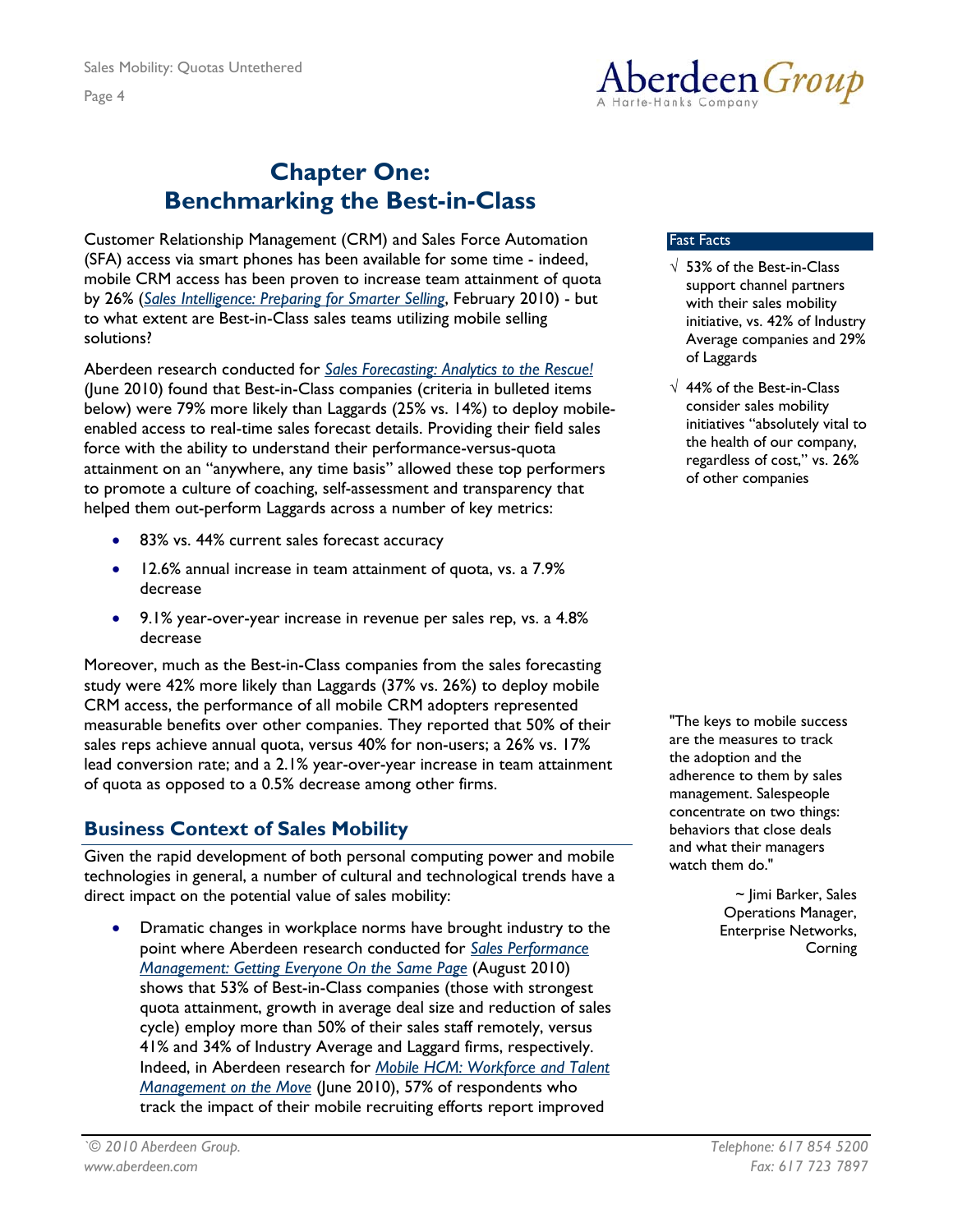

<span id="page-5-0"></span>quality and/or size of their talent pool as a result of their efforts. Does attracting and retaining a quality sales force require a corporate technology and process mindset influenced by consumer trends and cultural sea changes? Moreover, are there benefits to the enterprise if it enables their sales team to work 24/7?

- With an ever-increasing percentage of the workforce in general, and sales professionals in particular, having grown up with wireless technology, the blurred lines between personal and business computing are amplified by the opportunity to use the same devices for both types of activity. The convergence of web activity, mobile and desktop computing has further muddied the traditional categories of when, where and how sales reps perform their duties. Does this create new opportunities for CRM adoption and sales force productivity by mitigating the traditional aversion to technology use long associated with sales professionals?
- As feature phones have mostly given way to smart phones, the technology access for remote or traveling sales staffers has grown from basic voice and messaging communications to advanced visibility into corporate data housed either on-premise or in the cloud, such as CRM-based contacts, companies and forecasts, as well as email use. Now, as the new generation of tablet PC's arrives with the gesture-based interfaces and multi-touch displays initially popularized by Apple's iPad – and soon to be replicated by other manufacturers – will remote sales activity morph from passive "see" to active "do" computing? Will sales reps no longer have to wait until day's end to begrudgingly enter CRM data if the chance to accomplish – and measurably benefit from performing – the task is enabled by the same device hosting their email, Facebook, gaming and proposal generation applications?

### **Identifying the Business Pressures Addressed by Sales Mobility**

In terms of the business challenges motivating sales organizations' mobility strategies, it should be of no surprise that the business community is still wondering if the clouds of economic recession have been lifted only temporarily. Indeed, the leading concern among survey respondents is the business climate as a whole (Figure 1), along with the difficulty of attempting to close more deals, at higher win/loss rates, and faster – but with resources often limited by budget cuts and other economy-driven constraints. Allowing sales staff to work effectively anywhere, any time, is one way in which managers can ensure that their best performers will capitalize on this flexibility to eventually sell more and reach quota more regularly, particularly if they are supported with processes and technologies that enable this activity with ease.

The second most cited business pressure driving sales mobility efforts is "growing expectations or demands of customers," though the Best-in-Class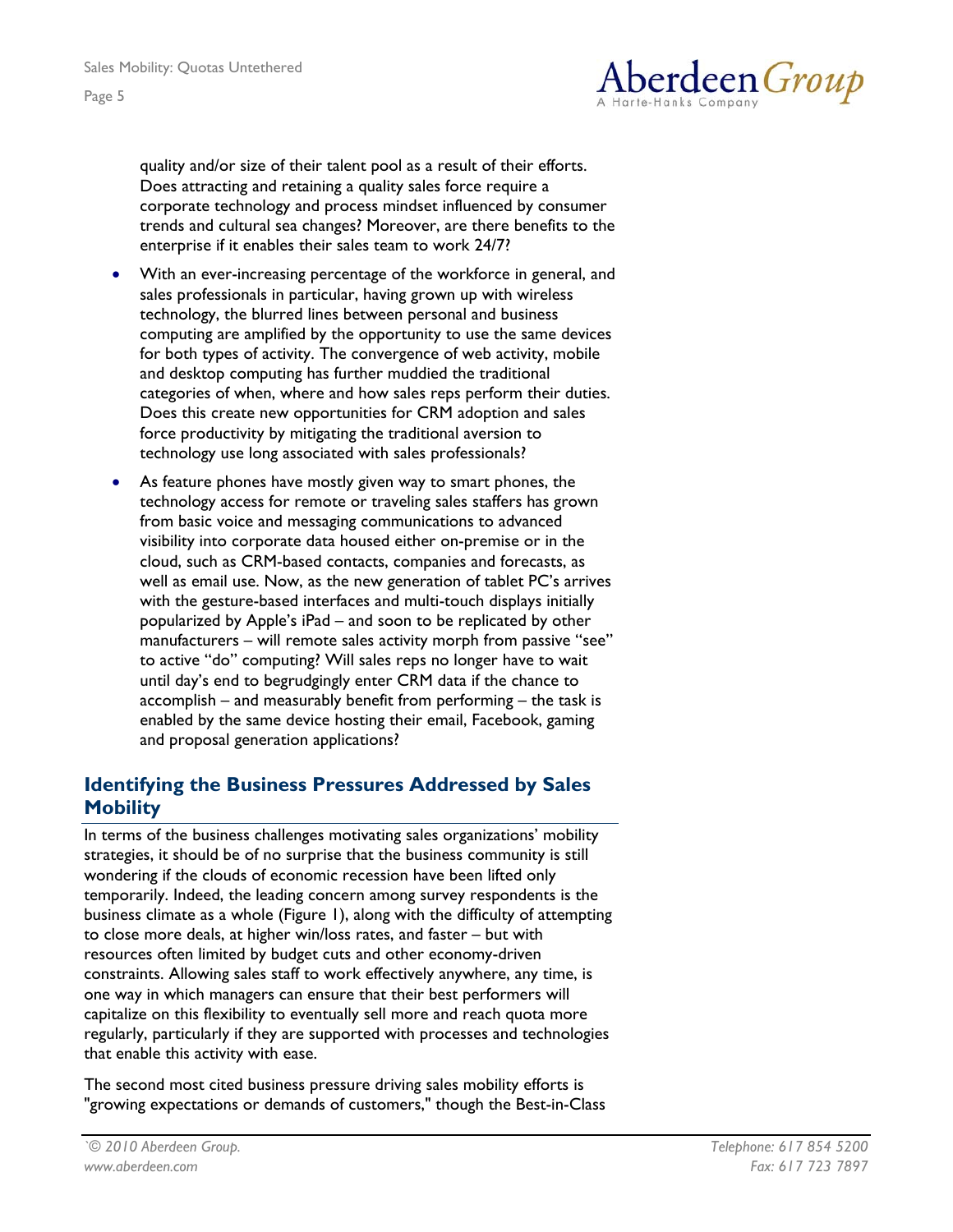

<span id="page-6-0"></span>companies within the research consider it equal to economic concerns and, more significantly, are 30% more likely than others to focus attention here.





This is because with ongoing economic uncertainty, the best sales organizations understand the value of maintaining strong relationships with existing customers, seeking to up-sell, cross-sell and increase each client's net value, while simultaneously endeavoring to land new accounts and close net-new business. The old adage "it's easier to keep a customer than find a new one" certainly has added meaning here.

### **The Maturity Class Framework**

The 82% of the 269 organizations that participated in this study indicated their organizations support sales mobility. It was these 217 organizations  $(269 \times 82%)$  were used to calculate the maturity classes below. Aberdeen used three key performance criteria among responding sales organizations around sales mobility, to distinguish the Best-in-Class from Industry Average and Laggard organizations:

- Current percentage of sales representatives achieving sales quota
- Year-over-year change in average customer retention rate
- Year-over-year change in average sales lead conversion rate

Organizations with top performance based on these criteria earned Best-in-Class status, as described in Table 1. For additional details on the Aberdeen Maturity Class Framework, see Table 7, The Competitive Framework Key, in Appendix A.

Source: Aberdeen Group, November 2010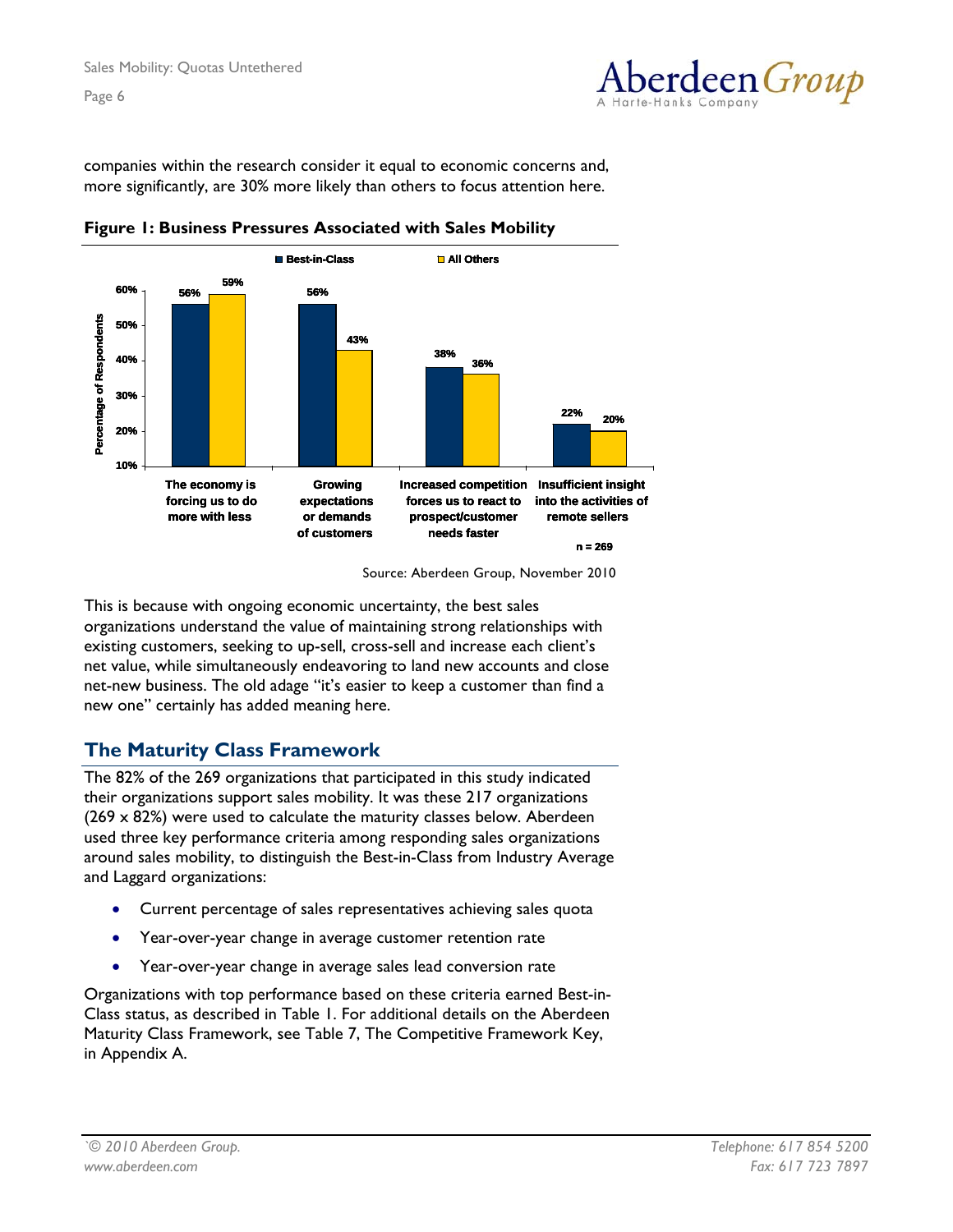

#### <span id="page-7-0"></span>**Table 1: Top Performers Earn Best-in-Class Status**

| <b>Definition of</b><br><b>Maturity Class</b>                                 | <b>Mean Class Performance</b>                                                                                                                                                                                                                                                            |
|-------------------------------------------------------------------------------|------------------------------------------------------------------------------------------------------------------------------------------------------------------------------------------------------------------------------------------------------------------------------------------|
| <b>Best-in-Class:</b><br>Top 20%<br>of aggregate<br>performance scorers       | ■ 65% of sales reps, on average, are achieving their<br>annual sales quota<br>• 5.2% average year-over-year improvement in<br>customer retention rate; 44% showed improvement<br>■ 3.3% average year-over-year increase in average sales<br>lead conversion rate; 27% showed improvement |
| <b>Industry Average:</b><br>Middle 50%<br>of aggregate<br>performance scorers | • 54% of sales reps, on average, are achieving their<br>annual sales quota<br>■ 0.7% average year-over-year decrease in customer<br>retention rate; 16% showed improvement<br>.0.2% average year-over-year increase in average sales<br>lead conversion rate; 14% showed improvement     |
| Laggard:<br><b>Bottom 30%</b><br>of aggregate<br>performance scorers          | ■ 22% of sales reps, on average, are achieving their<br>annual sales quota<br>■ 2.8% average year-over-year decrease in customer<br>retention rate; 3% showed improvement<br>3.8% average year-over-year decrease in average<br>sales lead conversion rate; 5% showed improvement        |

Source: Aberdeen Group, November 2010

While not all companies deploy sales mobility, those that do outperform those that do not across myriad measures, including: overall team attainment of quota (62% vs. 57% respectively), lower sales turnover (12% vs. 19% respectively), as well as better year-over-year growth around revenue, customer renewals, deal size and CRM adoption. A breakdown of the 18% of survey respondents not deploying sales mobility shows that 5% have specific implementation plans in place for the next year, 6% are open to doing so in the future, and only 5% indicate that "we only allow sales staff to perform their duties when on-site." The most commonly cited reasons for this last response are *concerns about data security* and the simple fact that *no sales reps need to work outside the office*, and are employed in more traditional inside sales, nine-to-five job roles and the like.

Among those that do support a mobile sales force, however, the Best-in-Class also handily out-perform their counterparts in year-over-year improvement in key measures such as revenue, sales cycle time, and quota achievement, as shown in Figure 2.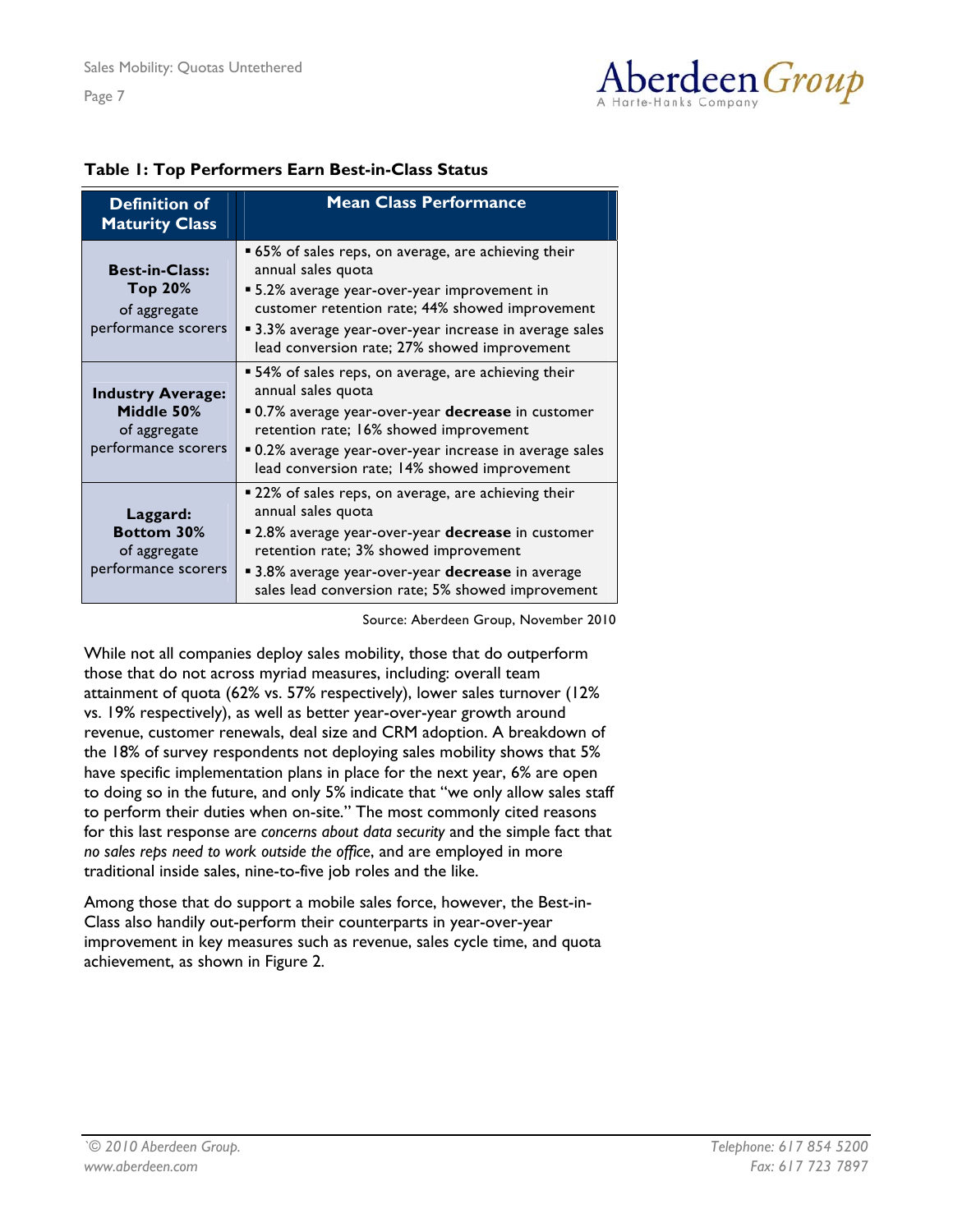



#### <span id="page-8-0"></span>**Figure 2: The Best-in-Class Demonstrate Significant Year-over-Year Success**

Source: Aberdeen Group, November 2010

Now, let's take a deeper look at not just whether the Best-in-Class support remote selling activity, but the extent to which sales staffers take advantage of process- and technology-enabled mobile activities.

### **The Best-in-Class PACE Model**

Using sales mobility to achieve corporate goals also requires a combination of strategic actions, organizational capabilities, and enabling technologies and services that are summarized in Table 2.

#### **Table 2: The Best-in-Class PACE Framework**

| <b>Pressures</b>                                                                                                                                | <b>Actions</b>                                                                                                                                                                                                                                                  | <b>Capabilities</b>                                                                                                                                                                                                                                                                                                                                                                                                                                             | <b>Enablers</b>                                                                                                                                                                                                                                                                                                                               |
|-------------------------------------------------------------------------------------------------------------------------------------------------|-----------------------------------------------------------------------------------------------------------------------------------------------------------------------------------------------------------------------------------------------------------------|-----------------------------------------------------------------------------------------------------------------------------------------------------------------------------------------------------------------------------------------------------------------------------------------------------------------------------------------------------------------------------------------------------------------------------------------------------------------|-----------------------------------------------------------------------------------------------------------------------------------------------------------------------------------------------------------------------------------------------------------------------------------------------------------------------------------------------|
| ■ The economy<br>is forcing us to<br>do more with<br>fewer or the<br>same<br>resources<br>Growing<br>expectations<br>or demands of<br>customers | Enable sales reps to<br>input and access<br>customer/account<br>data from handhelds<br>or other mobile<br>technology - when<br>on-site at a<br>prospect or<br>customer<br>• Deploy mobile<br>applications that<br>support key sales<br>processes or<br>workflow | Remotely view and modify key CRM<br>sales information (accounts, contacts,<br>leads, opportunities, forecast)<br>Access, perform and modify all<br>business tasks (communications, data<br>entry, scheduling, etc.) remotely from<br>the field<br><b>Enable synchronization of calendars,</b><br>contacts, events and/or tasks<br>• The sales organization collaborates<br>with corporate IT to ensure security<br>regarding mobile access to corporate<br>data | • Shared team calendars<br>Instant messaging or chat on<br>mobile devices<br>Real-time messaging between<br>wireless device and enterprise<br>applications<br><b>Bi-directional synchronization of</b><br>all data between remote devices<br>and on-premise data warehouses<br>■ Click-to-email<br>User-configurable mobile user<br>interface |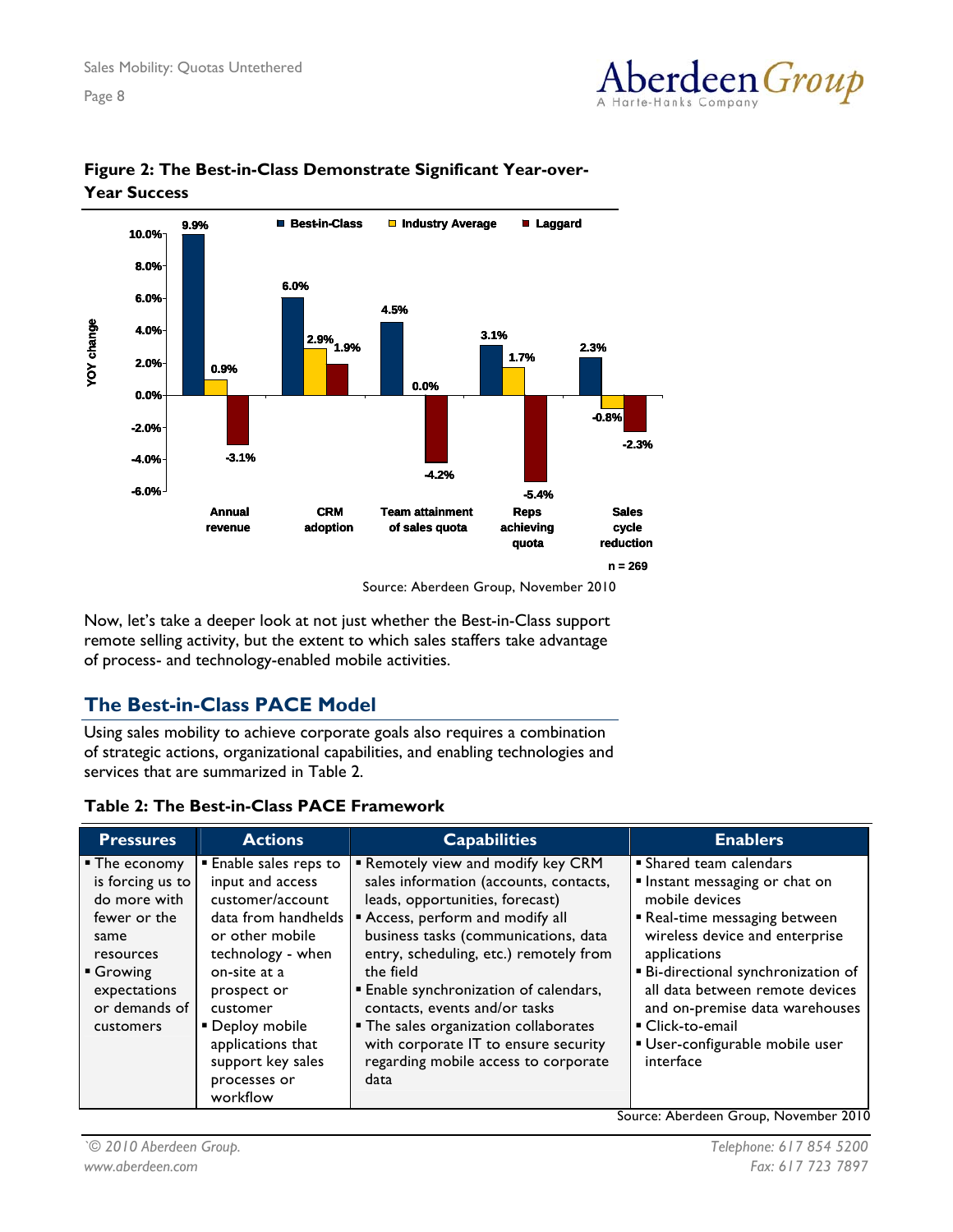

### <span id="page-9-0"></span>**Best-in-Class Strategies**

The most popular strategies among Best-in-Class organizations to improve sales effectiveness in the context of sales mobility (Figure 3) are remarkably well-suited to the type of sales functions most commonly supported by the same group, as seen above in Table 1. Much as CRM/SFA access and input lead the other activities in popularity, the most frequently cited strategic action that sales teams take to alleviate economic and customer demand pressures is the ability to enable this kind of communication. However they do so specifically from the physical location of the customer or prospect, with Best-in-Class firms out-pacing others by a 15% margin (63% vs. 55%). The benefits to sales teams of implementing this strategy are clear. Whether a bandwidth-challenged rep needs to look up key customer data in those precious few minutes before a meeting begins; or if during a discussion they want to support a selling/servicing conversation with accurate data accessed via their mobile device in real-time; or perhaps in a post-meeting rush the placement of an order will benefit both month-end quota attainment and customer satisfaction; the ability to work in an "anytime, anywhere" fashion around account-specific data can increase overall sales effectiveness.

Other strategic actions nominated by the Best-in-Class help support the more advanced functions of remote selling, which we have seen adopted at lower overall percentages by survey respondents, but are indeed used more commonly by the better performers. Deploying mobile applications associated with sales workflow helps enable access to sales training content, as is viewing product collateral in an on-demand fashion to support live selling with conversation-specific, customized examples of product features, advantages or benefits.



#### **Figure 3: Best-in-Class Strategic Actions in Response to Pressures**

Source: Aberdeen Group, November 2010

**n = 269**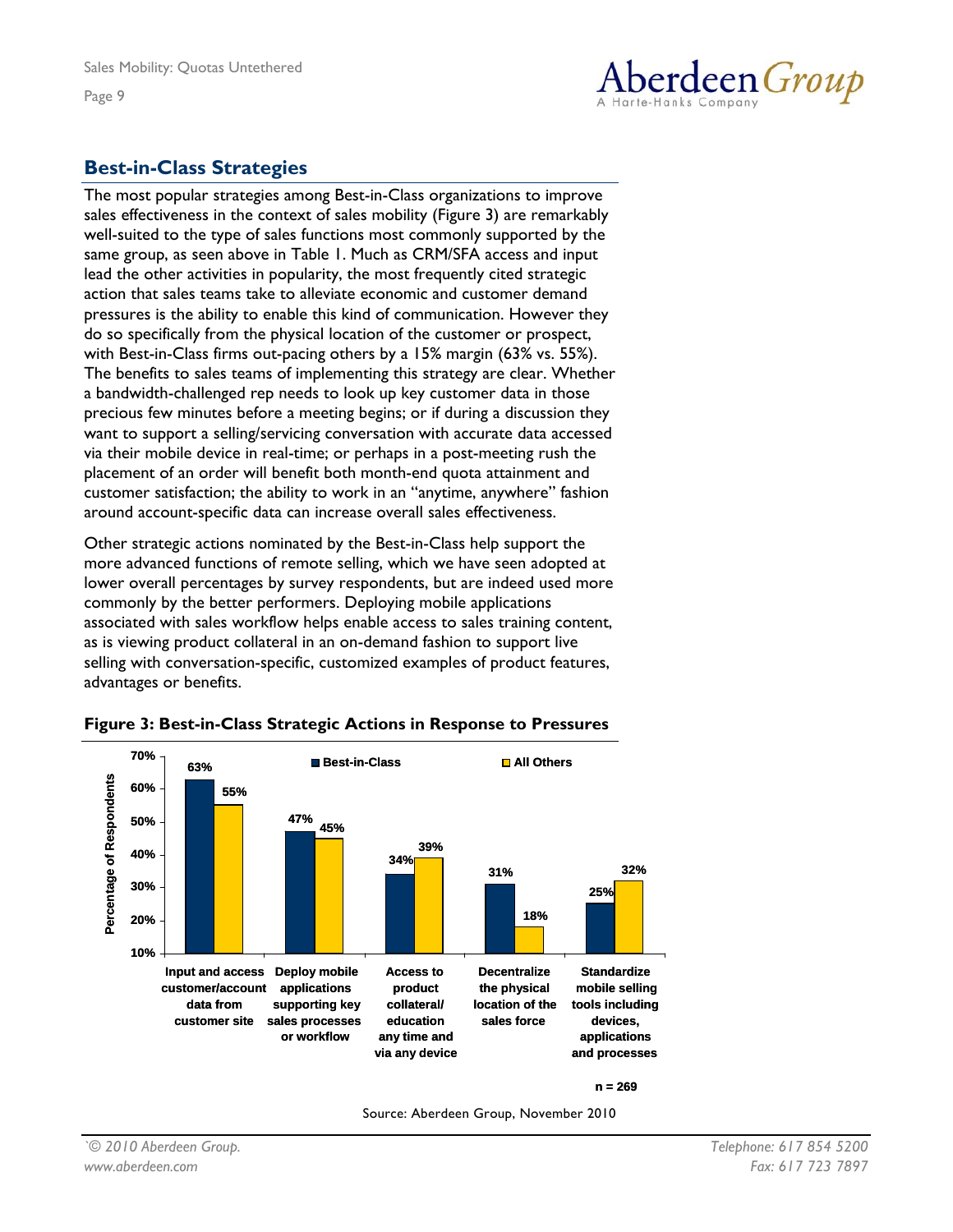<span id="page-10-0"></span>Finally, the largest gap that Figure 3 shows us between Best-in-Class and other firms focuses on a specific corporate strategy of de-centralizing the sales force, an action that supports a wide variety of mobile sales activities, allows reps to provide more personalized customer service, and even enables more potential labor by them given the lack of rigid office-based attendance requirements. Indeed, in Aberdeen's benchmark report on *[Sales](http://www.aberdeen.com/aberdeen-library/6377/RA-sales-performance-management.aspx)  [Performance Management: Getting Everyone on the Same Page](http://www.aberdeen.com/aberdeen-library/6377/RA-sales-performance-management.aspx)* (August, 2010), 53% of the Best-in-Class respondents (as measured by team attainment of quota, annual increase in average deal size and decrease in sales cycle) support more than half of their sales team in a primarily remote role, compared with 41% of Industry Average firms and only 34% of Laggards.

As Table 3 reveals, the vast majority of Best-in-Class companies within this research study actively support access to, and interface with, the CRM or SFA data repository among their sales team members from remote locations. This is true whether the staff is engaged in business-related activity (traveling, on-site with customers) or merely blending professional and personal time from the home, the beach, the soccer game or anywhere else they choose to get work done.

| <b>Type of Sales Activity</b>                         | <b>Percent of</b><br><b>Best-in-Class</b> |
|-------------------------------------------------------|-------------------------------------------|
| Access CRM/SFA data                                   | 81%                                       |
| Input CRM/SFA data                                    | 68%                                       |
| Access product collateral or specs not stored locally | 68%                                       |
| Access to sales training content                      | 58%                                       |
| Access the sales forecast                             | 52%                                       |
| Update the sales forecast                             | 52%                                       |
| Perform fully-featured product demo                   | 45%                                       |

#### **Table 3: Mobile-Enabled Sales Functions among Best-in-Class**

Source: Aberdeen Group, November 2010

The differential between "seeing" and "doing" is noteworthy in these findings. While more than four out of five top-performing sales organizations provide mobile CRM access, the percentage supporting active data entry is lower, at about two-thirds. The latter is still a significant percentage – the rate is 66% among all survey respondents – but considering that the following three most popular mobile sales activities in Table 3- collateral, training and sales forecasts - are also passive "access" rather than "input" or "update" tasks. The clear take-away is that more remote selling technology is currently used for "seeing" than "doing." Nonetheless, considering that roughly half of the Best-in-Class are actively supporting forecast updates and web-enabled product demos on the road, it is clear that both active and passive functionalities are popular and valuable. In contrast stands the least-nominated activity: using GPS-enabled devices to monitor sales reps' whereabouts, with only 3% of the Best-in-Class



"Keep the mobile data entry/gathering system as easy to use as possible."

> ~ Gary Ertel, Director, Mortel Limited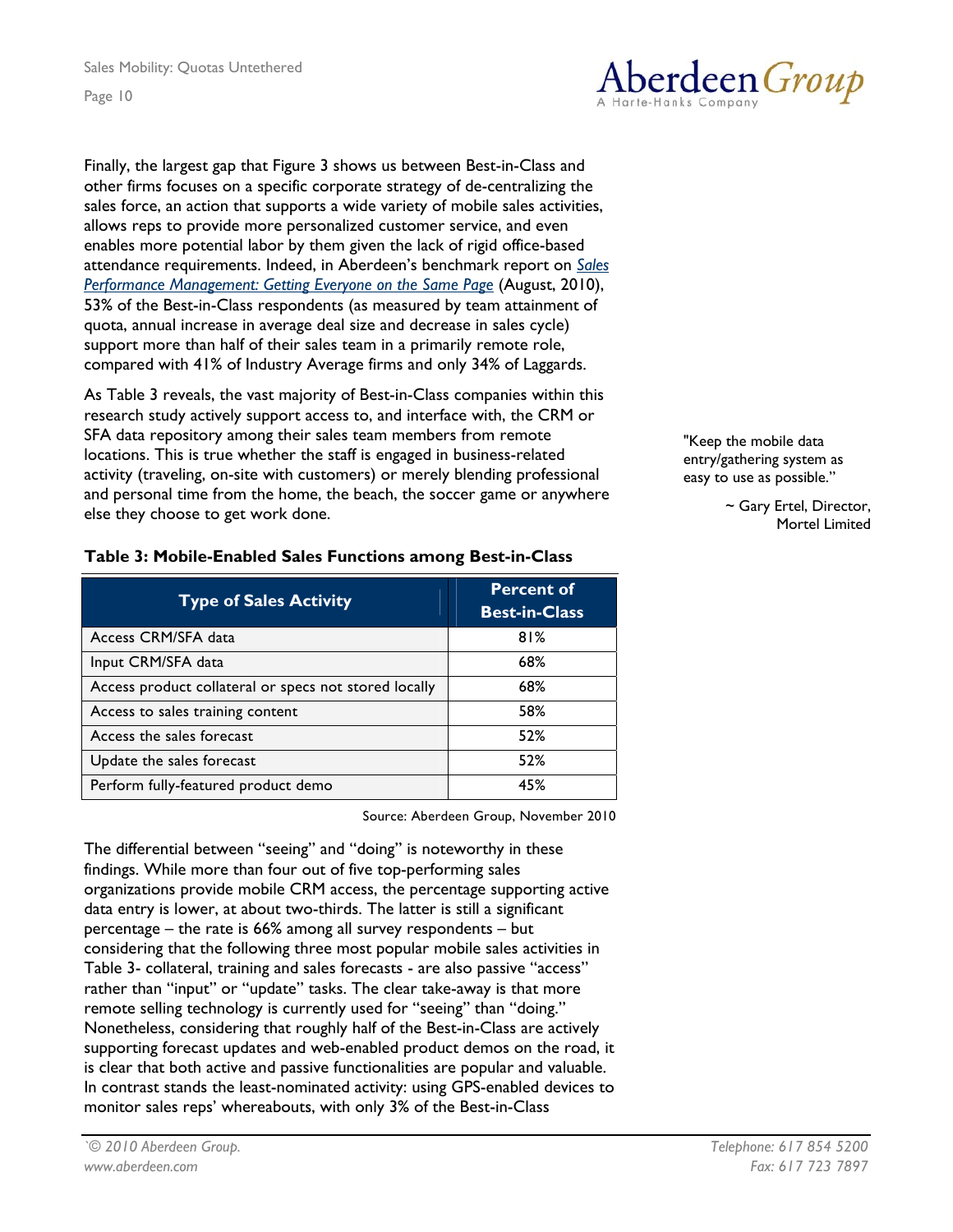

<span id="page-11-0"></span>considering it a worthwhile practice; this will be discussed below in more detail.

|  |  |  | Table 4: Mobile-Enabled Sales Support by the Best-in-Class |
|--|--|--|------------------------------------------------------------|
|  |  |  |                                                            |

| <b>Type of Sales Support</b>                                                                                                                   | <b>Percent of</b><br><b>Best-in-Class</b> |
|------------------------------------------------------------------------------------------------------------------------------------------------|-------------------------------------------|
| Company-provided laptop, netbook or tablet<br>computers that can connect to email, internet or<br>corporate applications from remote locations | 94%                                       |
| Web-based portals providing remote access to<br>content, communications or corporate applications                                              | 77%                                       |
| Company-provided communications devices other than<br>PCs: feature/cell phone, smart phone, etc.                                               | 71%                                       |
| Corporate voice mail accessed from remote locations                                                                                            | 58%                                       |
| Technical support for personally-owned computers<br>used from home or other remote locations                                                   | 42%                                       |

Source: Aberdeen Group, November 2010

With so many sales professionals interfacing and accessing corporate data from outside the office, what are the physical devices and support systems being used? Table 4 summarizes the trends Best-in-Class companies report, showing that nearly all of them provide computers and 71% add handheld feature/cell/smart phones to the mix, with three-quarters of them rounding out the devices with web portals supporting easy access to and security for the data they need to close deals and service customers effectively. Interestingly, voice-mail is a popular item, with more than half of the top performers providing access, but at significantly lower levels than computing support, despite a much lower cost level. This trend supports the concept of a steady de-centralization of sales activities, business environments in general, and the rise of mobile communications over traditional land-lines in society at large. Indeed, corporate voice mail is deployed 9% more often by Industry Average and Laggard companies (a combined 63%, vs. 58% for the Best-in-Class), a data point that associates the somewhat older technology with unimpressive business results around quota attainment, customer retention and lead conversion metrics. Of note in the mobile sales support data is the fact that "technical support for personally-owned communication devices" was the lowest mentioned by the Best-in-Class, at 23% of these firms. This represents a likely trend among corporate IT departments toward shying away from the security risks associated with sales reps' own equipment, and a preference for supporting only company-owned devices.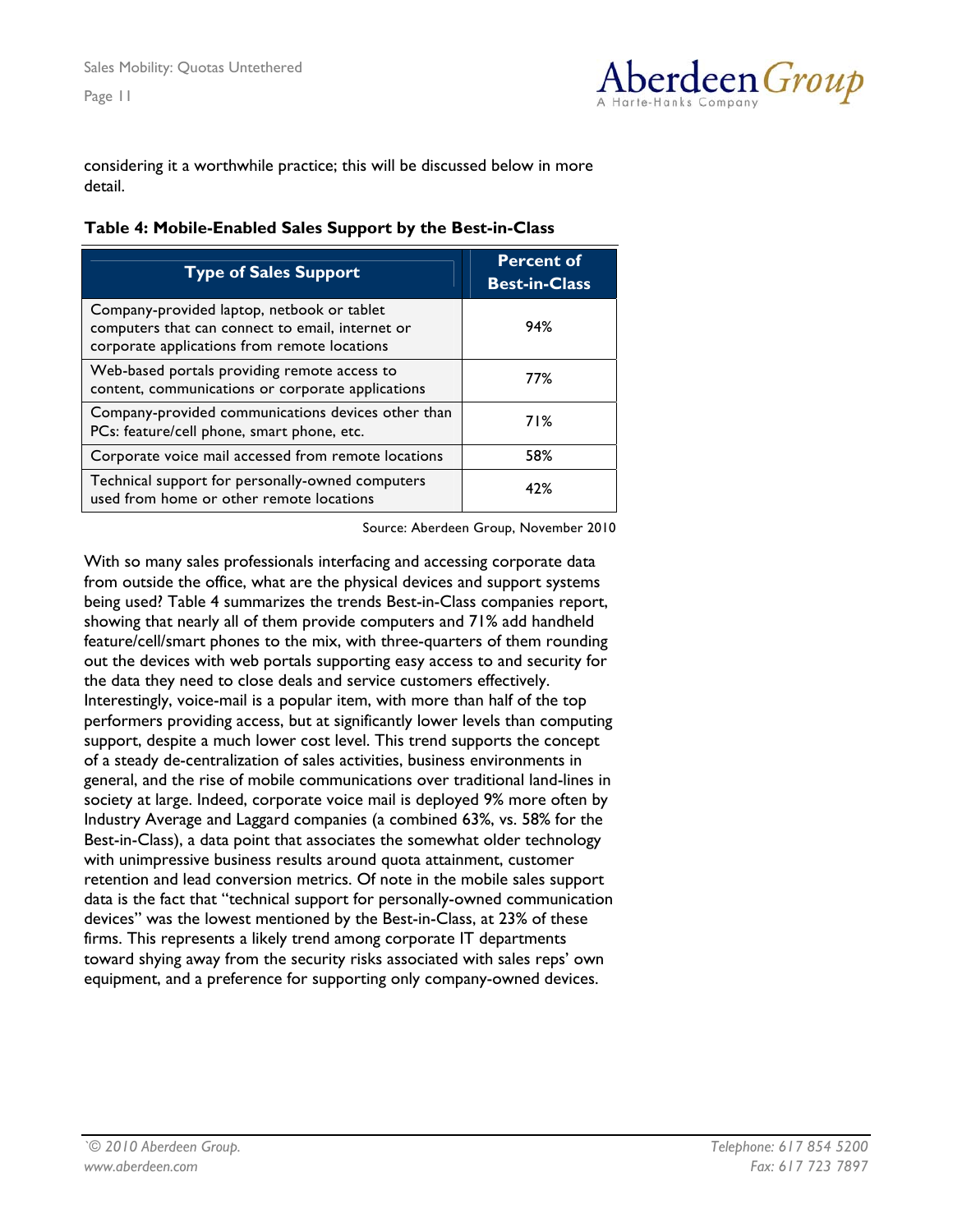

#### **Strategy Insight**

<span id="page-12-0"></span>As Figure 4 reveals, the majority of survey respondents' sales team members use their devices extensively when out of the office, but for the most part still focus their utilization on the basics: email, scheduling, CRM and forecast updates. Analyzing where the Best-in-Class stand in contrast to other companies, however, showcases a modest trend toward how they capitalize on more complex and cutting-edge connectivity options. By a 22% margin (28% vs. 23%), sales reps for these companies support their live customer interactions with web-based demos, searches for inventory and other real-time data access to help seal deals and maintain customer satisfaction. Conversely, the "minimal use of devices" selection by more than twice as many Industry Average and Laggard companies as Best-in-Class points further to the performance benefits of capitalizing on the mobile access available to field personnel.



#### **Figure 4: Extent of Real-Time Sales Mobility Use by the Best-in-Class**

embrace the benefits offered to them, while the safe comfort zone of non-adoption is associated with poorer performance around quota attainment, customer retention and lead conversion efficiencies.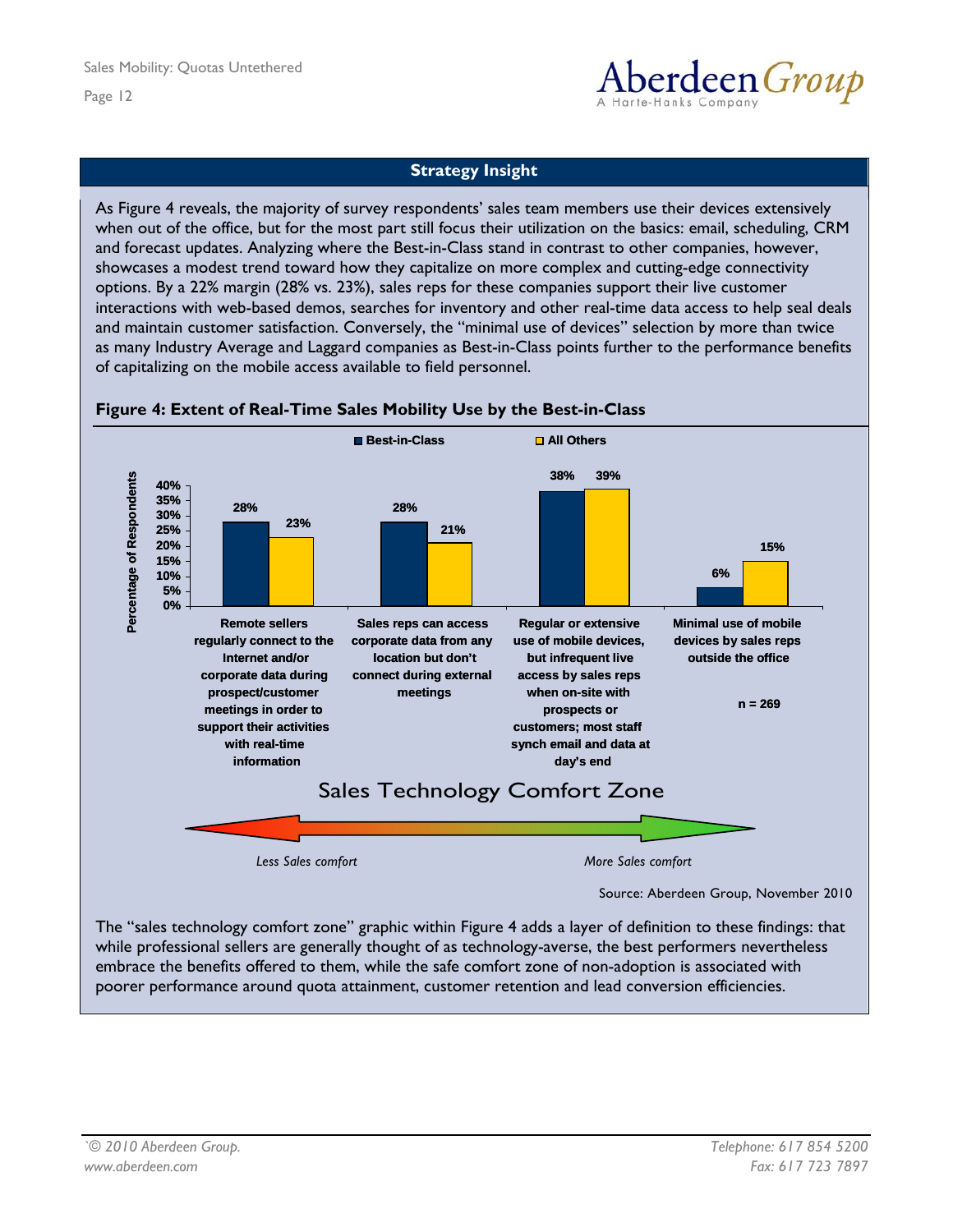

### <span id="page-13-0"></span>**Chapter Two: Benchmarking Requirements for Success**

Effective sales mobility deployments play a critical role in an organization's ability to turn these strategies into profit. The following sections provide an analysis of how top performers distinguish themselves from other companies through the implementation of capabilities and enablers that support excellence in deploying sales mobility best practices.

### **Competitive Assessment**

Aberdeen Group analyzed the aggregated metrics of surveyed companies to determine whether their performance ranked as Best-in-Class, Industry Average, or Laggard. In addition to having common performance levels, each class also shared characteristics in five key categories: (1) **process** (the approaches they take to execute daily operations); (2) **organization** (corporate focus and collaboration among stakeholders); (3) **knowledge management** (contextualizing data and exposing it to key stakeholders); (4) **technology** (the selection of the appropriate tools and the effective deployment of those tools); and (5) **performance management** (the ability of the organization to measure its results to improve its business). These characteristics (identified in Table 5) serve as a guideline for best practices, and correlate directly with Best-in-Class performance across the key metrics.

#### **Table 5: The Competitive Framework**

|                  | <b>Best-in-Class</b>                                                                                       | <b>Average</b>                                                                                                        | <b>Laggards</b> |  |
|------------------|------------------------------------------------------------------------------------------------------------|-----------------------------------------------------------------------------------------------------------------------|-----------------|--|
|                  | Remotely view and modify key CRM sales information<br>(accounts, contacts, leads, opportunities, forecast) |                                                                                                                       |                 |  |
|                  | 78%                                                                                                        | 64%                                                                                                                   | 62%             |  |
|                  |                                                                                                            | Access, perform and modify all business tasks (data entry,<br>scheduling, etc.) remotely from the field               |                 |  |
| <b>Process</b>   | 63%                                                                                                        | 59%                                                                                                                   | 48%             |  |
|                  |                                                                                                            | The sales organization collaborates with corporate IT to<br>ensure security regarding mobile access to corporate data |                 |  |
|                  | 77%                                                                                                        | 54%                                                                                                                   | 44%             |  |
|                  | Technical support for team selling when members are not<br>co-located                                      |                                                                                                                       |                 |  |
|                  | 73%                                                                                                        | 50%                                                                                                                   | 35%             |  |
| <b>Knowledge</b> | Enable synchronization of calendars, contacts, events and/or<br>tasks                                      |                                                                                                                       |                 |  |
|                  | 87%                                                                                                        | 87%                                                                                                                   | 87%             |  |

#### Fast Facts

- √ 94% of Best-in-Class field sales staff spend at least 25% of their time in a remote setting, compared to 87% for other firms - however, only 3% of the Best-in-Class work 100% remotely, vs. 4% and 13% for the Industry Average and Laggards
- √ 56% of Best-in-Class companies' sales reps regularly connect to the Internet prior to or during prospect/customer meetings in order to support their activities with real-time information; 46% and 41% of Industry Average and Laggard firms do so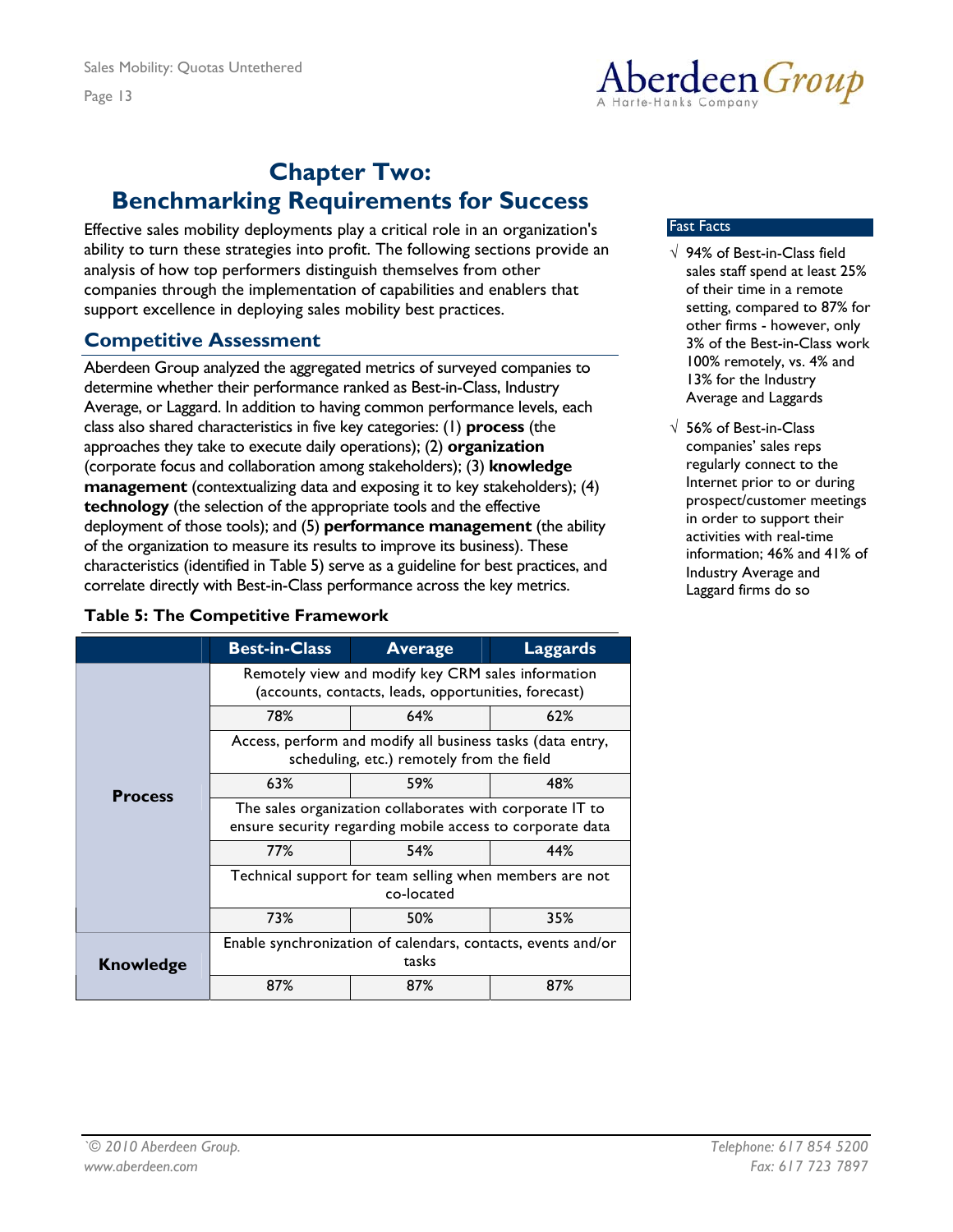

<span id="page-14-0"></span>

|                                      | <b>Best-in-Class</b>                                                                                                                                                                                                                                                                         | <b>Average</b>                                                                                                                                                                                                                                                                                            | <b>Laggards</b>                                                                                                                                                                                                                                                                                           |  |  |
|--------------------------------------|----------------------------------------------------------------------------------------------------------------------------------------------------------------------------------------------------------------------------------------------------------------------------------------------|-----------------------------------------------------------------------------------------------------------------------------------------------------------------------------------------------------------------------------------------------------------------------------------------------------------|-----------------------------------------------------------------------------------------------------------------------------------------------------------------------------------------------------------------------------------------------------------------------------------------------------------|--|--|
| <b>Enabling</b><br><b>Technology</b> | ■ 62% Shared team<br>calendars<br>■ 58% Instant<br>messaging $/$ chat<br>■ 53% Real-time<br>messaging<br>■ 50% Bi-<br>directional<br>synchronization<br>of all data<br>■ 47% Click-to-<br>email<br>■ 43% User-<br>configurable<br>mobile user<br>interface<br>■ 41% Offline<br>functionality | ■ 59% Shared team<br>calendars<br>■ 49% Instant<br>messaging $/$ chat<br>■ 34% Real-time<br>messaging<br>$\blacksquare$ 30% Bi-<br>directional<br>synchronization<br>of all data<br>■ 39% Click-to-<br>email<br>■ 23% User-<br>configurable<br>mobile user<br>interface<br>■ 33% Offline<br>functionality | ■ 51% Shared team<br>calendars<br>■ 34% Instant<br>messaging $/$ chat<br>■ 21% Real-time<br>messaging<br>$\blacksquare$ 27% Bi-<br>directional<br>synchronization<br>of all data<br>■ 21% Click-to-<br>email<br>■ 21% User-<br>configurable<br>mobile user<br>interface<br>■ 30% Offline<br>functionality |  |  |
|                                      | Current performance: overall team attainment of sales quota                                                                                                                                                                                                                                  |                                                                                                                                                                                                                                                                                                           |                                                                                                                                                                                                                                                                                                           |  |  |
| <b>Performance</b>                   | 101%                                                                                                                                                                                                                                                                                         | 74%                                                                                                                                                                                                                                                                                                       | 19%                                                                                                                                                                                                                                                                                                       |  |  |
|                                      |                                                                                                                                                                                                                                                                                              | Current performance: customer renewal rate                                                                                                                                                                                                                                                                |                                                                                                                                                                                                                                                                                                           |  |  |
|                                      | 69%                                                                                                                                                                                                                                                                                          | 59%                                                                                                                                                                                                                                                                                                       | 39%                                                                                                                                                                                                                                                                                                       |  |  |

Source: Aberdeen Group, November 2010

### **Capabilities and Enablers**

Based on the findings of the Competitive Framework and interviews with end users, the Best-in-Class demonstrate that a highly identifiable set of corporate capabilities and enablers can lead to measurable business success through the deployment of specific sales mobility-oriented methodologies and technologies. Additional Aberdeen research is cited to further support these positive trends.

### *Process*

As we have seen, the opportunity to **remotely view and modify CRM data** has widespread support, and more so among the Best-in-Class. Regardless of how technology-friendly or allergic a sales staff may be, the most common technology foundation in the contemporary sellers' daily existence remains the CRM or SFA solution. The rise of mobile enablers has created a mature, healthy return-on-investment that is validated by the high level of popularity of this process enabler. Indeed, Aberdeen research for *[Providing a 360˚ View of the Customer: Better Service - Higher Sales](http://www.aberdeen.com/Aberdeen-Library/6284/RA-customer-experience-retention.aspx)* (March 2010) saw fully 80% of Best-in-Class companies (measured by customer retention, satisfaction and increased spend) formally capturing customer history and data, compared to 45% of Laggards. These same top performers were 70% more likely (34% vs. 20%) to include mobile access to this same data.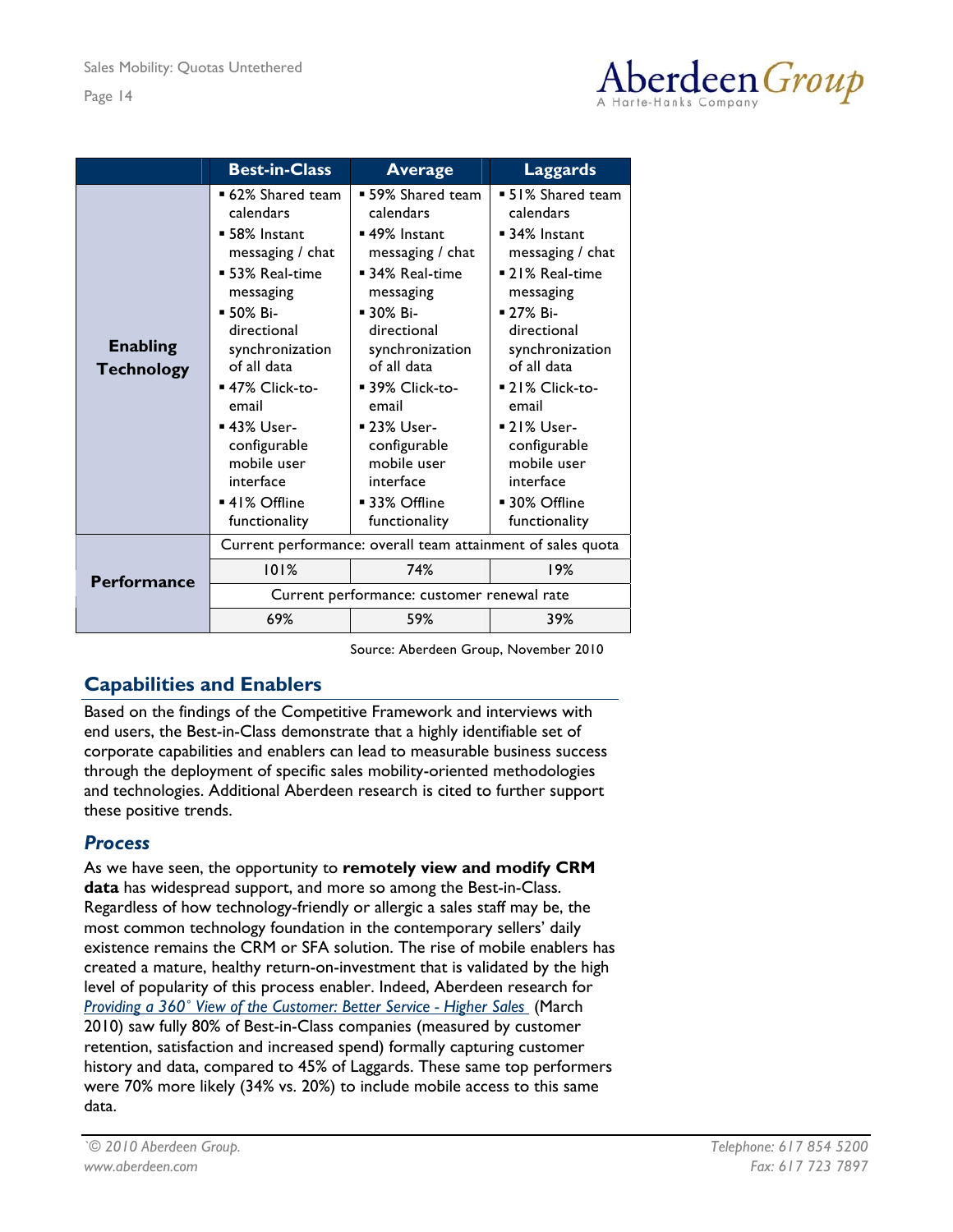

#### A second key process capability, **accessing/performing/modifying**

**business tasks remotely** benefits nearly two-thirds of Best-in-Class sales teams adopting it, while fewer than half of Laggards agree. These abilities do not simply pop-up on a remote a salesperson's menu, and certainly are not enabled by a sales-led purchase of a contemporary, web-based CRM deployment. They require investment, support and maintenance from the Corporate IT function. In *[Enterprise Mobility Management: Optimizing the Full](http://v1.aberdeen.com/launch/report/benchmark/6574-RA-enterprise-mobility-management.asp?lan=US)  [Mobile Lifecycle](http://v1.aberdeen.com/launch/report/benchmark/6574-RA-enterprise-mobility-management.asp?lan=US)* (May 2010), Aberdeen research highlighted a set of Best-in-Class performers that provided an average of 84% of employees with secure mobile access, while other companies did so less than half as frequently. In the world of professional selling, marrying this technology support to this process capability is clearly a winning tactic.

Finally, the Best-in-Class are 35% more likely than others (42% vs. 31%) to Finally, the Best-in-Class are 35% more likely than others (42% vs. 31%) to Finally, the Best-in-Class are 35% more likely than others (42% vs. 31 provide **remote access to sales quotas and compensation plans.** This helps the best performers self-regulate in real time, identifying any quota shortfalls or bonus income opportunities whenever they want, wherever they are – without management needing to prod them near month-end.

#### *Organization*

Capabilities that support better organization and workflow amplify this value of IT-enabled selling, as illustrated by the tremendous gap between Best-in-Class and other firms regarding **technical support for remote team selling.** Consider the fact that among all survey respondents, the average deal size of \$308,220 and sales cycle of 4.75 months speak to a landscape of highly complex selling scenarios involving multiple team members who may work in disparate locations; hence the 109% difference (73% vs. 35%) between the top and bottom performers in formally supporting team sales – especially when inside/outside/engineering sales staff are linked together for mutual account pursuits – from a technology resource perspective.

Even higher on the Best-in-Class list of essential organizational capabilities is the **synchronization of calendars, contacts, events and/or tasks**. Much as *[Sales Intelligence: Preparing for Smarter Selling](http://www.aberdeen.com/Aberdeen-Library/6332/RA-sales-force-intelligence-automation.aspx)* (February 2010) defined Best-in-Class companies in part by a 9% annual reduction in nonproductive time spent by sales reps looking for customers, accounts and contacts – compared to a 5% increase among Laggards – the current crop of top performers mobilize this same capability in order to, simply enough, "get salespeople selling" by minimizing the back-and-forth communications required to schedule meetings, update account information, etc.

#### *Knowledge Management*

Digging deeper into Aberdeen's research for *[Providing a 360˚ View of the](http://www.aberdeen.com/Aberdeen-Library/6284/RA-customer-experience-retention.aspx)  [Customer: Better Service - Higher Sales](http://www.aberdeen.com/Aberdeen-Library/6284/RA-customer-experience-retention.aspx)* (March 2010), a key knowledge management capability deployed by more than half of the Best-in-Class but only one-quarter of Laggards was **"all internal stakeholders share a technology-based common view of the customer."** Top-performing companies were more than twice as adept as Laggards at using tools to ensure that at all levels of the company share a common technology-based

"Hold your sales force accountable for entering their daily activities, regardless of location. We report weekly on the activities and review the types of activities conducted by our team."

> ~ Michael Saferstein, Sales Operations Manager,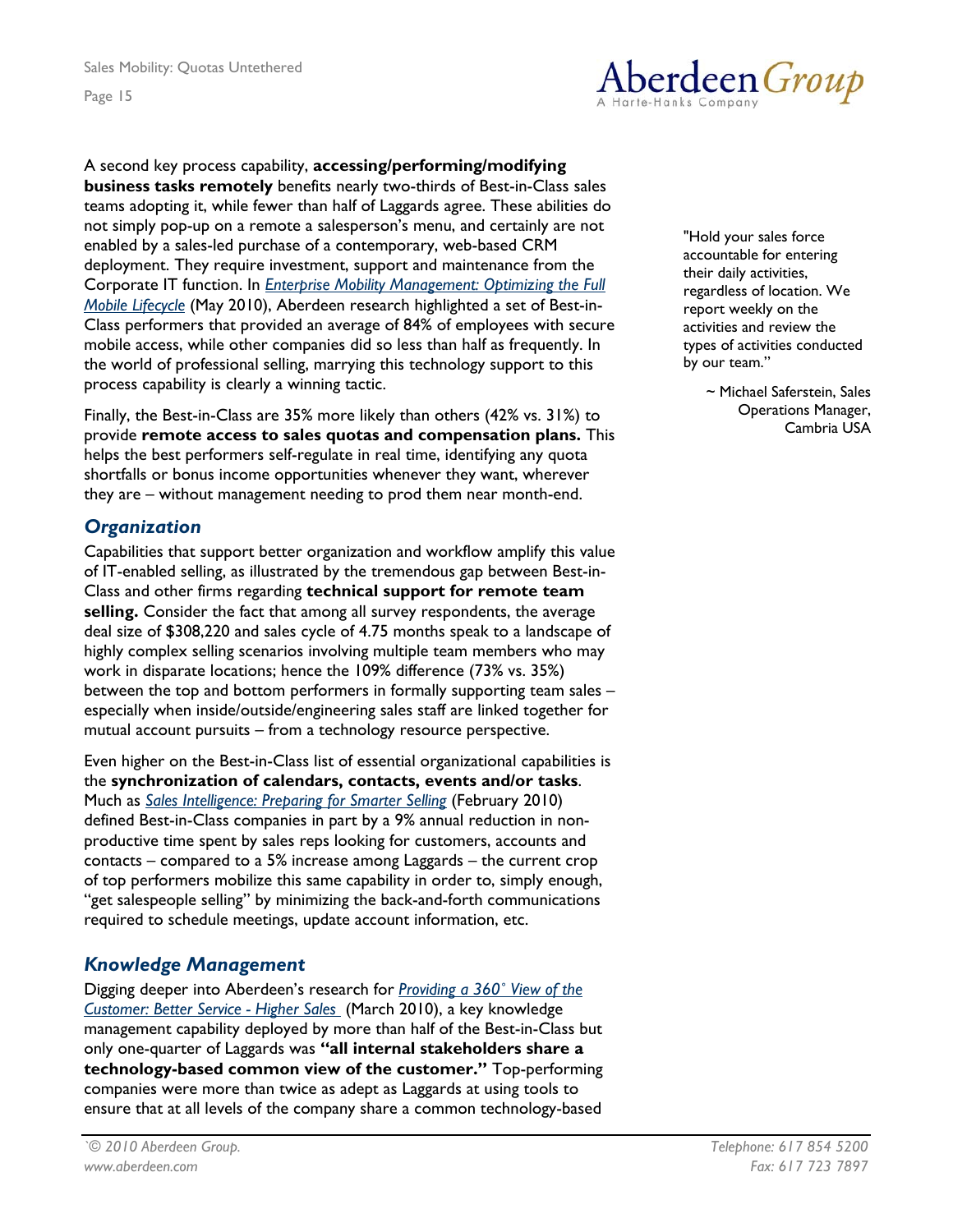Aberdeen Group

view, but still, almost half (48%) of those top performers had yet to achieve this, indicating significant room for improvement. In the current sales mobility research, similar trends support these findings, in the context of using the same technology to ensure access/modify abilities in any remote context.

A related best-practice capability regarding knowledge management is identified as a **360° view and modification of all relevant customer data from remote locations**, supported by 44% of the Best-in-Class and only 31% of other companies. If sales staff are expected to keep prospect and customer records up-to-date in the CRM or any other system, easing their ability to do so remotely will likely promote more accurate and timely entry of the data.

Finally, the availability of **sales training content via mobile devices** is adopted by 38% of Best-in-Class sales teams, as compared to 25% of other firms. Following up traditional instructor-led sales training with bite-size chunks of reinforced content via mobile-friendly modalities – podcast, video, text or email – can enhance the likelihood that sales reps will continue to evolve and refresh their skill sets. Indeed, in *[Sales Training: Deploying](http://www.aberdeen.com/aberdeen-library/6396/RA-sales-training-performance.aspx)  [Knowledge, Process and Technology to Consistently Hit Quota](http://www.aberdeen.com/aberdeen-library/6396/RA-sales-training-performance.aspx)* (September 2010), the Best-in-Class companies (achieving the best quota attainment and yearly growth in both revenue and average deal size) were 52% more likely than Laggards (38% vs. 25%) to support active mobile learning initiatives.

### *Technology Enablers*

Among the many technologies represented in Table 4, a number of them showcase significant adoption rate differentials between the Best-in-Class and other sales teams, and represent strong enablers of success:

- Using instant messaging or chat functionalities on mobile devices as simple, speedy communications tool that doesn't require any storage or infrastructure
- Ensuring that wireless devices and enterprise applications are capable of seamless, location-agnostic communication, as well as of real-time synchronization between remote devices and on-premise data warehouses
- Supporting full functionality of all mobile applications when offline, such as on an airplane, though continuing all business process while disconnected

As we have seen thus far, the basic use of CRM and SFA functionality is aggressively utilized by contemporary sales teams to support mobile effectiveness. What other technology aspects can be added to the mix? Table 5 showcases a number of enablers where the Best-in-Class lead other companies in the adoption of best practices that support the resulting quota attainment, customer retention and lead conversion success that define their maturity classes. From shared team calendars and data synchronization, to the communications-centric enablers of instant

"What's most important is to do whatever it takes to get the sales team into the field, seeing customers and having meaningful discussions."

~ Hans Walter, CEO, Great Dane Consulting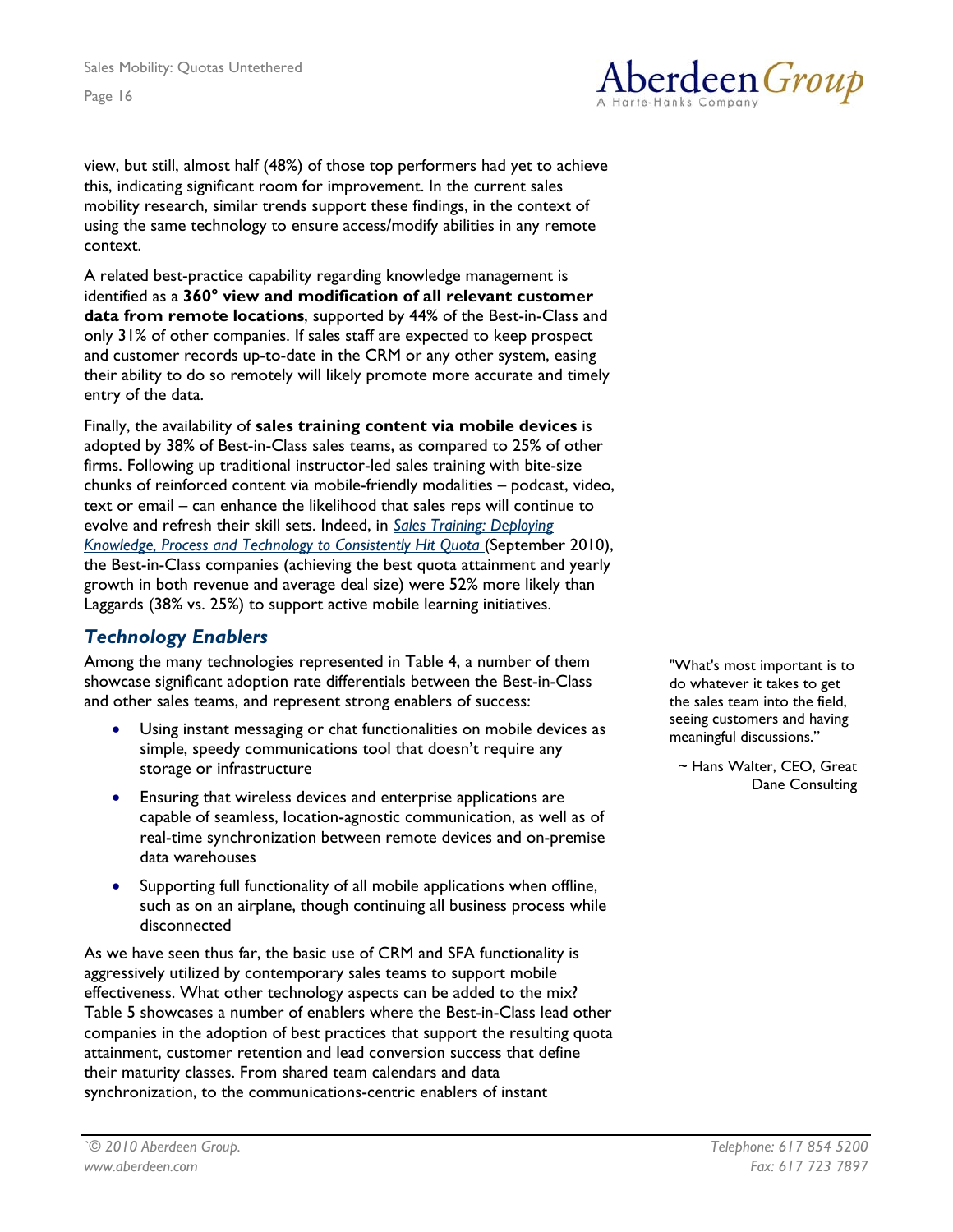

<span id="page-17-0"></span>messaging, chat and click-to-email, the best performers are enhancing their basic CRM investment with bells and whistles that pay off handsomely.

In terms of the actual spend on overall sales mobility technology support, Figure 5 reveals two relevant trends: that in recent budget cycles, the Bestin-Class have increased their relevant dollar allocations at a faster pace than other firms, and that moving forward, they – and all companies – will be increasing their sales mobility spend even more. Both the relative and comparative directions here speak strongly to the return on investment in this area.

#### **Figure 5: Year-to-Year Sales Mobility Budget Trends by the Bestin-Class**



**n = 269**

Source: Aberdeen Group, November 2010

#### **Technology Insight – Mobile Device Ownership**

As Figure 6 indicates, the vast majority of devices used by sales organizations are company-owned, though a telling trend is revealed regarding the differential between the maturity classes. In short, better business performance is associated with company ownership, control and security behind PC's, tablets, smart phones and other devices used by the sales team to communicate, connect and compute, with a dramatic 72% delta (74% vs. 43%) between the Best-in-Class and Laggards around predominant company device ownership.

*continued*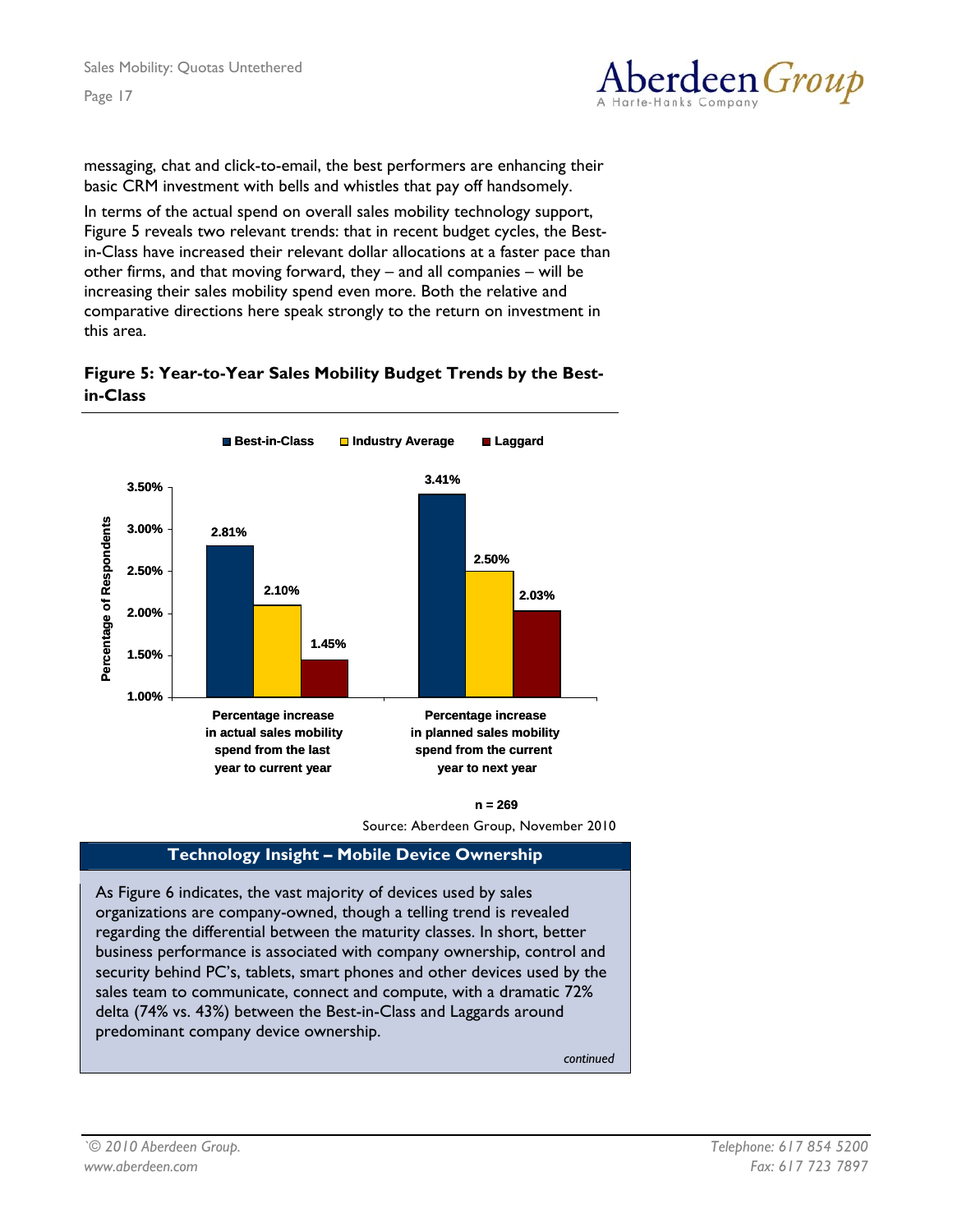

#### **Technology Insight – Mobile Device Ownership**

<span id="page-18-0"></span>Similarly, the poorest performers out-pace all other companies in reporting environments where fewer or no sales-carried phones or PC's are corporate-supplied. The lesson here is that security, compatibility, adoption and effectiveness are all better enabled by enterprises rather than individuals, regardless of the cost involved.



#### **Figure 6: Mobile Device Ownership by the Best-in-Class**

#### *Performance Management*

**g p**

The dramatic performance gaps between the all three maturity classes within this research data set are well-illustrated in Table 5. Yet in terms of implementing performance management capabilities, an interesting set of results ensues. When asked about the following options, the Best-in-Class supported them more frequently than other companies, by an average of 27% vs. 18%, but in no instance were these top performers adopting them at more than a four-in-ten rate:

- Monitor productivity of mobile employees
- Track location of remote staff to ensure their effective use of time away from the office (using GPS)
- Track and manage time entries of remote staff
- Remote access to sales coaching content related to current quota attainment or progress-versus-goal information

The conclusion regarding performance management can be reached that a "Big Brother" mentality – such as the proverbial mounting of GPS devices on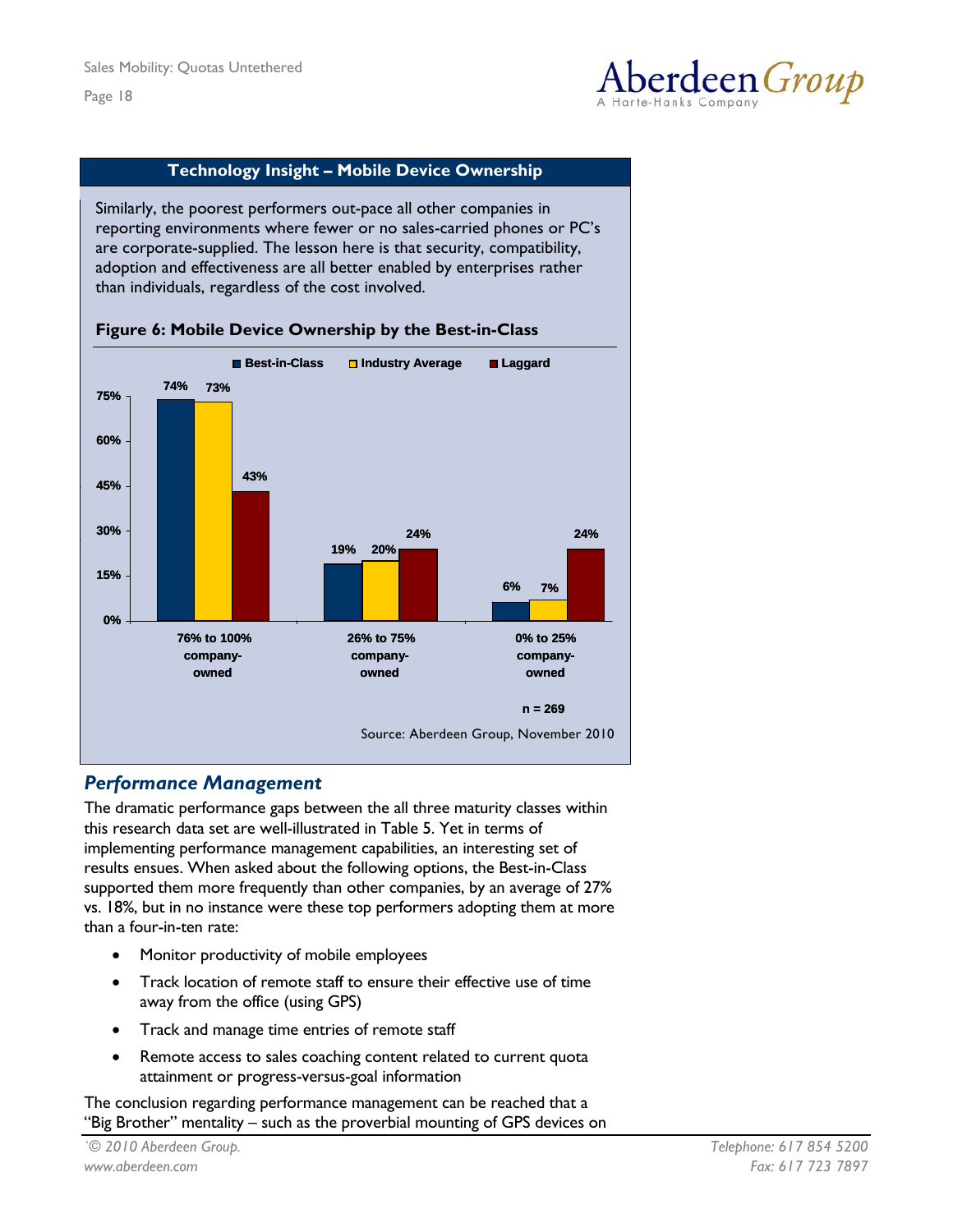Aberdeen *Group* 

snowplows to ensure the drivers are not spending too much time at the donut shop – is relatively unnecessary in the world of professional, B2Boriented sales professionals. After all, the typical measurement of these individuals' performance – degree of quota attainment – is generally the simplest of all the various employees within the enterprise, and as transparent as any performance metric could be. Any sales professional not spending their time wisely is considered likely to self-destruct in terms of hitting their number. This kind of result, in the current economy featuring near 10% unemployment is therefore an effective deterrent to any widespread, unprofessional behavior that would require more intense, GPS "spying" or oversight. Sales executives, in conclusion, trust their staff to act in appropriate Darwinian fashion: survival of the fittest.

#### **Case Study — Aon Canada**

Aon Canada is a leading provider of insurance, reinsurance, risk management and human resources consulting services to numerous clients located throughout Canada and has more than 500 members within its combined sales teams. With changes in the economic landscape and changing needs of customers, Aon recognized that in order to better serve its clients, it needed to enable its sales force with access to key information regardless of their location. "Ensuring that mobility was a component of our sales strategy, to support our teams in the field with access to information, was crucial for narrowing the gap between customers / prospects and ensuring customer satisfaction," says David Cliche, Senior Vice President, National Director, Affinity Canada at Aon.

Recognizing the role of mobile technologies, Aon provides each sales rep with a laptop and Blackberry to support their selling efforts. The company also provides sales reps with access to its customized webenabled CRM system, to connect to customer/account information anywhere they need, through their mobile devices. "Use of a webenabled CRM solution allows our sales team to have greater insight into customers/prospects, as the accumulated information within this database enables them to determine existing business relationships with customers, their specific needs, and products/services available to satisfy them," reports Cliche.

"Ensuring that mobility was a component of our sales strategy, to support our teams in the field with access to information, was crucial for narrowing the gap between customers / prospects and ensuring customer satisfaction."

~ David Cliche, Senior Vice President, National Director, Affinity Canada at Aon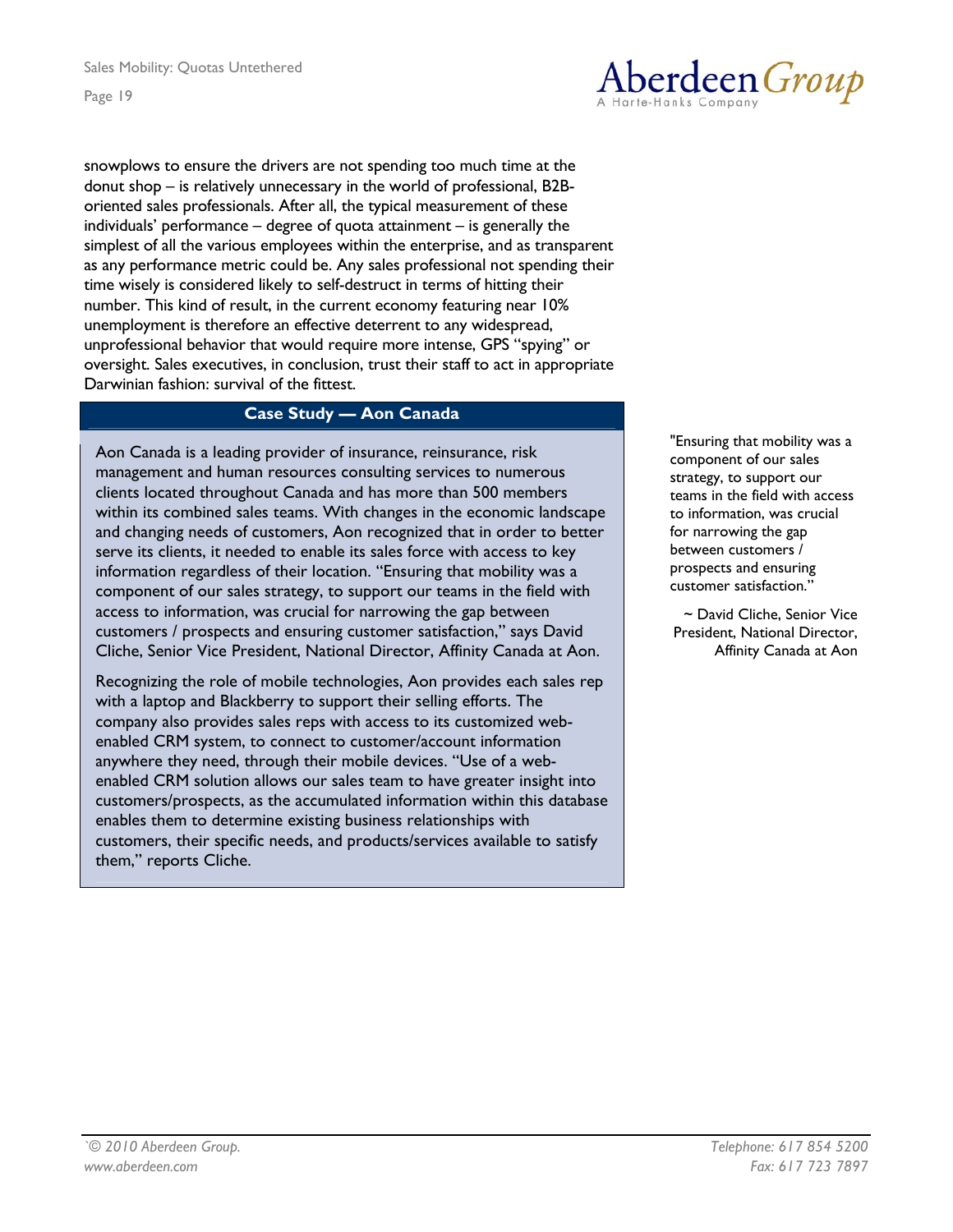<span id="page-20-0"></span>Sales Mobility: Quotas Untethered Page 20

### **Chapter Three: Required Actions**

Whether a company is trying to move its performance in sales mobility from Laggard to Industry Average, or Industry Average to Best-in-Class, the following actions will help spur the necessary performance improvements:

### **Laggard Steps to Success**

- **Use the tools available to support multi-channel communications.** The technology enabler of "click-to-email" is adopted by only 21% of Laggards, as opposed to 39% and 47% of Industry Average and Best-in-Class companies respectively. Strong sales performers understand the value of communicating with their customers or prospects in a variety of modalities, and the opportunity to send an email from a mobile device through the CRM interface, for example, is an enabling best practice worthy of increased adoption. Further, "click-to-call" – the ability to auto-dial a phone number by clicking your mouse – is adopted by only 16% of Laggards, compared with 27% of Industry Average and one-third of the Best-in-Class; the same lesson applies.
- **Make friends with IT** so that team-based selling initiatives are supported by the corporate technology resource or team. Only a third of Laggards (vs. half of Industry Average and 73% of Best-in-Class firms) take advantage of this organizational capability, through which colleagues as disparate as inside sales, sales engineering, field marketing and "closers" can efficiently co-sell and co-service accounts, regardless of place-and-time constraints.
- Act like a teenager with instant messaging or chat on mobile devices, to access colleagues, suppliers, partners and even customers using this most basic of mobile technologies, which can often be a quicker, more efficient tool than dialing a number, crafting an email or leaving a voice mail for a business-related associate. Nearly half of the Industry Average are thumb-driving their way to quota attainment, in contrast to one-third of Laggards.

### **Industry Average Steps to Success**

- **Get plugged in** with mobile-enabled notification of marketing "trigger events" such as downloads, event registrations or clickthroughs so that sales reps can take action in real-time, rather than too long after a prospect has been actively – but perhaps only temporarily – engaged with your solution offerings. Industry Average firms are 76% less likely than the Best-in-Class (37% vs. 21%) to have this enabling best practice in place
- **Ignore the realtors: location no longer matters** to topperforming sales organizations that support their remote staff with

#### Fast Facts

- $\sqrt{\phantom{a}}$  The average annual sales quota among Best-in-Class firms is \$1.26M, compared to \$1.19M for the Industry Average and \$957k for Laggards
- $\sqrt{\phantom{a}}$  The "fully loaded" annual cost of a field sales rep is \$144k for Best-in-Class performers, \$122k for Industry Average and \$61k for Laggards
- $\sqrt{ }$  Regardless of location, Bestin-Class sales reps spend an average of 3.1 hours per day working in their CRM or SFA system; the number drops to 2.6 hours per day among other companies

"You must empower your sales force to be in front of customers. This is achieved by providing the mobile tools, internal support and process streamlining to accelerate the velocity of the sales pipeline."

> ~ Christopher Carey, General Manager – Canon Business Imaging Small & Medium Business, Canon Australia Pty Ltd

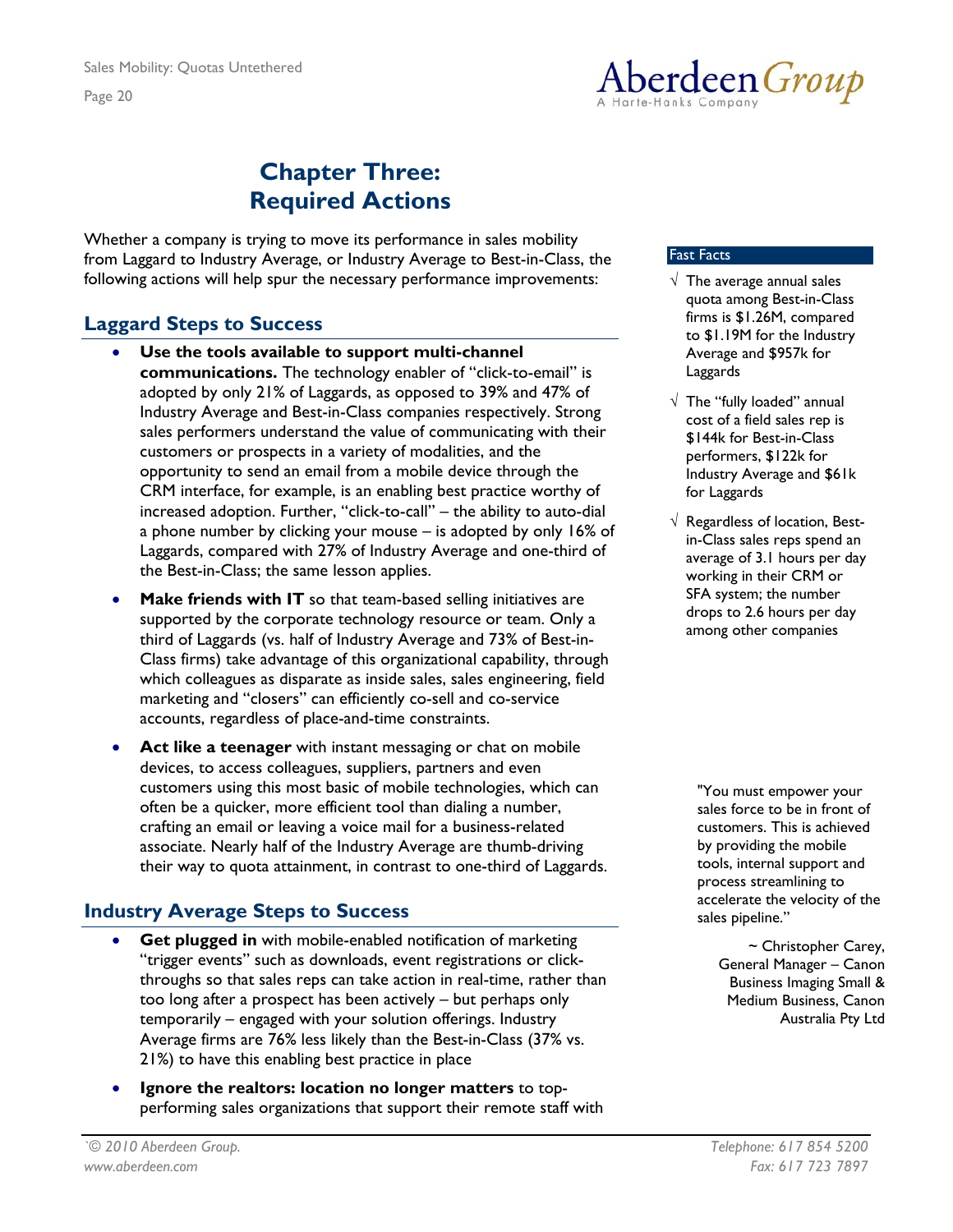

<span id="page-21-0"></span>the knowledge management capability of a 360° view and ability to modify all relevant customer data regardless of where they are. While the Industry Average typically out-adopt Laggards in most best practices, they trail both the bottom and top maturity classes in enabling their sellers with this basic support mechanism.

**Synchronize data** all the time, anytime, with bi-directional flow between remote devices and on-premise data warehouses. The Best-in-Class are two-thirds more likely than Industry Average companies (50% vs. 30%) to realize that it's hard enough capturing CRM and other data input from busy sales team members, and that burdening them with manual synching data at day's end is the easiest way to reduce CRM adoption and overall team collaboration. Ideally, every piece of mobilized data a salesperson needs – contacts, accounts, pipeline opportunities, marketing campaign results, inventory, pricing, demos, collateral – should represent the up-to-the minute "version of the truth," regardless of whether the information sits behind the corporate firewall, in the cloud, or on their smart phone.

### **Best-in-Class Steps to Success**

- Go green through more paperless processing of forms, applications or contracts by implementing electronic signatures, a young but growing technology enabler often highlighted in Aberdeen research. The Best-in-Class use e-signatures more than other firms (27% vs. 15%) but would benefit from the ever-growing capabilities of smart phones and tablet PC's that support this simple, secure way to shorten the sales cycle by "sealing the deal" either in person or via electronic communications.
- **Enable disconnects** by increasing the opportunity for sales reps to continue all business processes on their mobile devices, even when out of range on an airplane, in a train tunnel or at the kids' soccer game. Only two in five Best-in-Class companies currently enable remote staff to read or create email, enter forecast data or conduct other time-sensitive activities when "off the grid," which are then immediately synched when their connection returns. While 94% of Best-in-Class sales teams are aggressively using their mobile devices, fewer than half of them fully enable all business processes all the time.

### **How Does Your Performance Compare to the Best-in-Class?**



- Compare your processes
- Receive a free, personal PDF scorecard
- Benefit from custom recommendations to improve your performance, based on the research

#### **Take the Assessment**

Receive Your Free Scorecard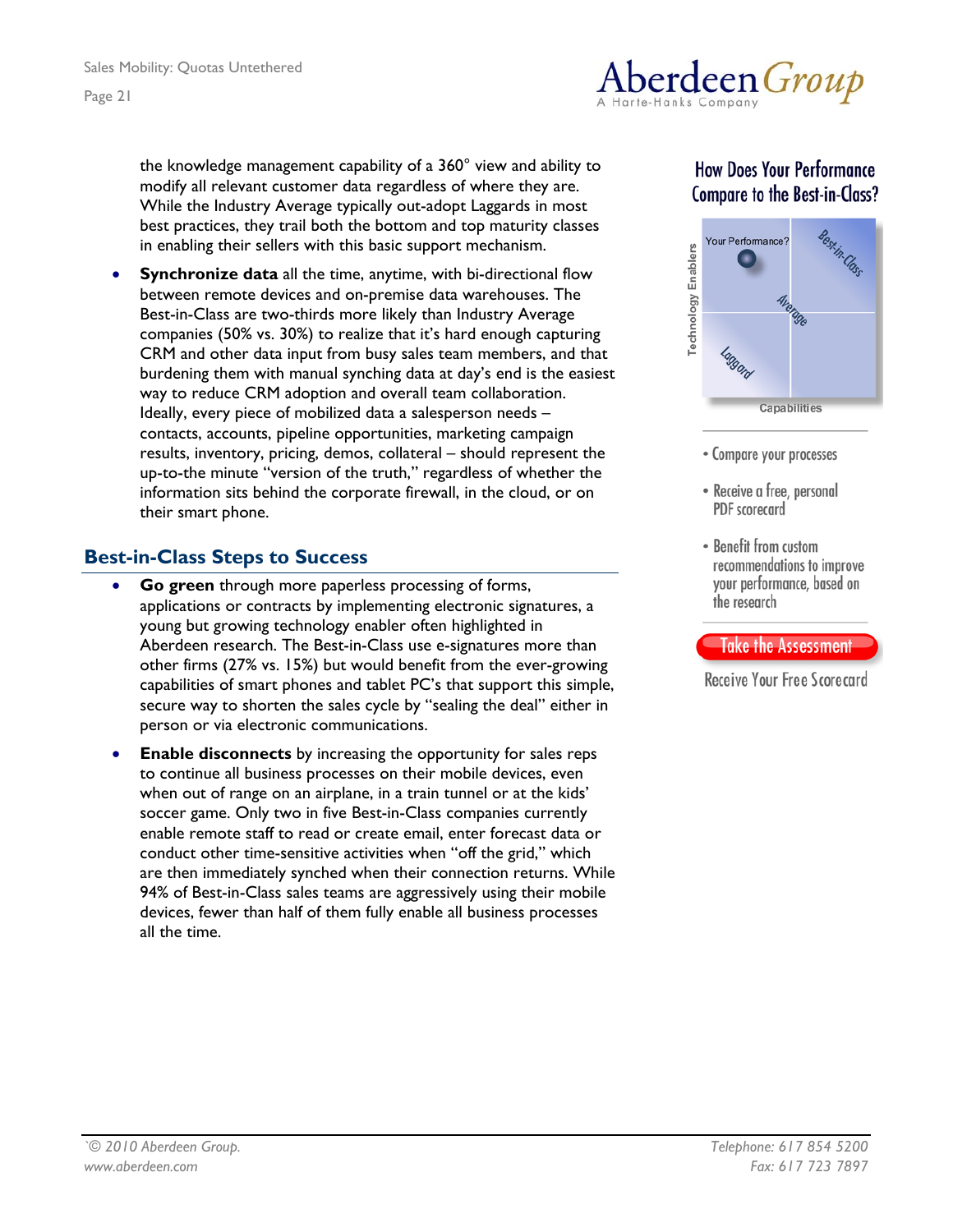

#### **Summary**

While current cultural and business trends are not inexorably moving all knowledge workers into an "anywhere, anytime" working mindset, the fact remains that the most mobile among us – sales professionals – have been on the road since long before cell phones or internet support arrived to make their jobs both easier and more complex. Today's top-performing sales teams are consistently enabled with the latest in basic remote support – CRM- and SFA-based abilities to view and make basic changes to corporate data regardless of time of day or physical location. Fewer of them are taking advantage of the many "bells and whistles" heralded by solution providers around creating a richer flow of communications, better productivity, and ultimately superior selling results. This research study validates this point: while mobile CRM is nothing new in 2010, the opportunity to embellish its tried-and-true functionality with more contemporary enablers – electronic signature capture, web browsing, instant messaging, click-to-call and the like – is also a worthwhile consideration. At stake is the opportunity to sell more, hit quota more consistently, retain customers and convert more leads: all the hallmarks of Best-in-Class mobile-enabled sales effectiveness.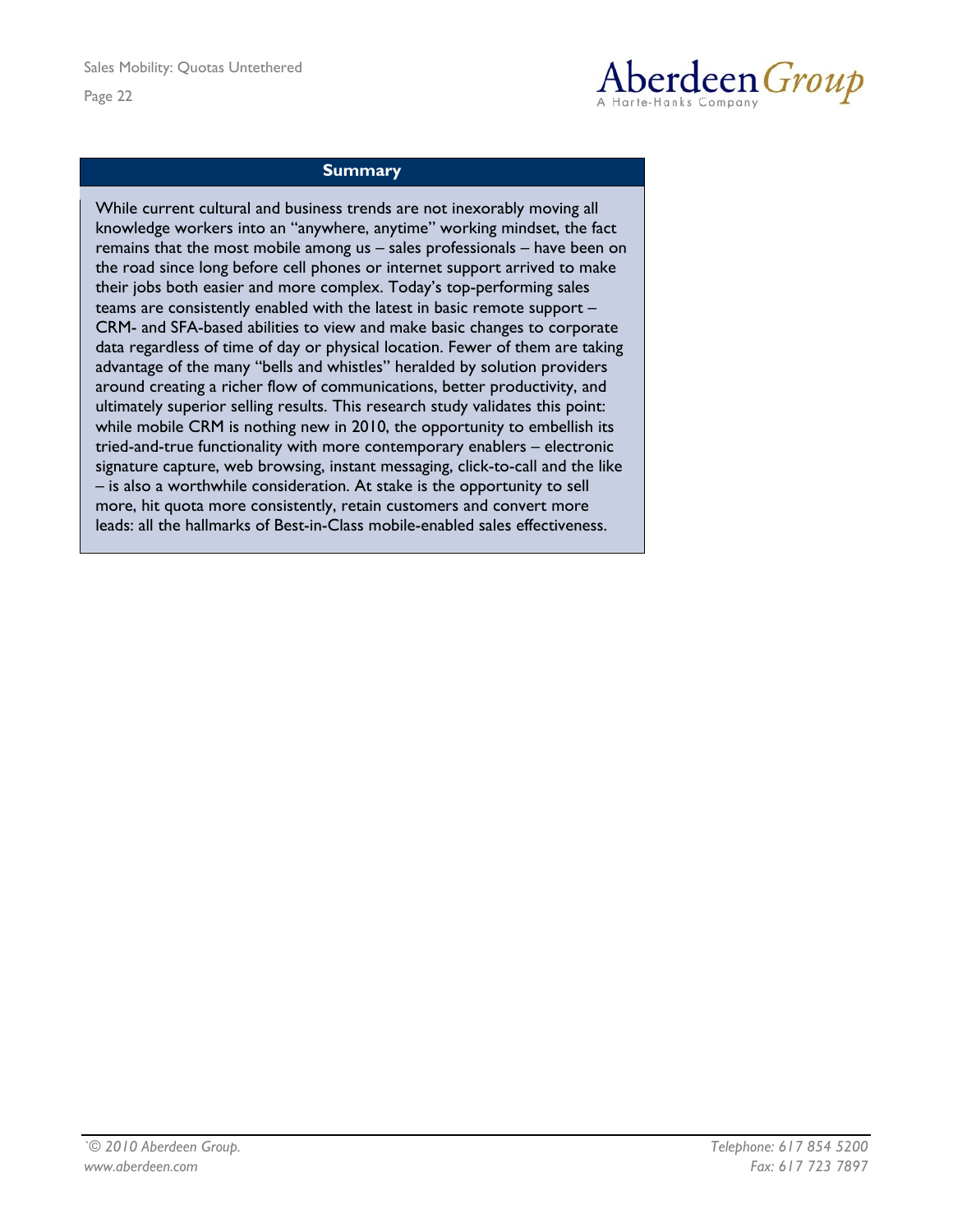

## **Appendix A: Research Methodology**

<span id="page-23-0"></span>In September and October 2010, Aberdeen examined the use, the experiences, and the intentions of 267 enterprises using services and technologies that impact the results from their sales mobility practices.

Aberdeen supplemented this online survey effort with interviews with select survey respondents, gathering additional information on sales mobility strategies, experiences, and results.

Responding enterprises included the following:

- *Job title:* The research sample included respondents with the following job titles: Director (24%), Manager (21%), CEO / President (20%), Staff (10%), EVP / SVP / VP (9%) and other (16%).
- *Department / function:* The research sample included respondents from the following departments or functions: sales and business development (52%), corporate management (12%), information technology (10%), operations (6%), marketing (6%) and other (14%).
- *Industry:* The research sample included respondents exclusively from software (13%), IT consulting and services (10%), financial services (9%), telecommunications equipment/services (8%), education (8%), industrial product/equipment manufacturing (6%), health/medical/dental devices & services (6%), wholesale/distribution (5%), insurance (5%) and other (30%).
- *Geography:* The majority of respondents (76%) were from the Americas. Remaining respondents were from the EMEA region (15%) and Asia-Pacific (9%).
- *Company size:* 14% of respondents were from large enterprises (annual revenues above US \$1 billion); 28% were from midsize enterprises (annual revenues between \$50 million and \$1 billion); and 58% of respondents were from small businesses (annual revenues of \$50 million or less).
- *Headcount:* 28% of respondents were from large enterprises (headcount greater than 1,000 employees); 22% were from midsize enterprises (headcount between 100 and 999 employees); and 50% of respondents were from small businesses (headcount between 1 and 99 employees).

#### Study Focus

Responding executives, primarily in sales management roles, completed an online survey that included questions designed to determine the following:

- $\sqrt{\phantom{a}}$  The degree to which sales mobility is deployed in their organization and the impact it has on achieving their business goals
- $\sqrt{\phantom{a}}$  The structure, effectiveness and satisfaction with existing sales mobility implementations
- $\sqrt{ }$  Current and planned use of sales mobility tools to achieve desired changes in revenue, quota and deal size
- $\sqrt{\phantom{a}}$  The benefits, if any, that have been derived from sales mobility initiatives

The study aimed to identify emerging best practices for sales mobility usage, and to provide a framework by which readers could assess their own management capabilities.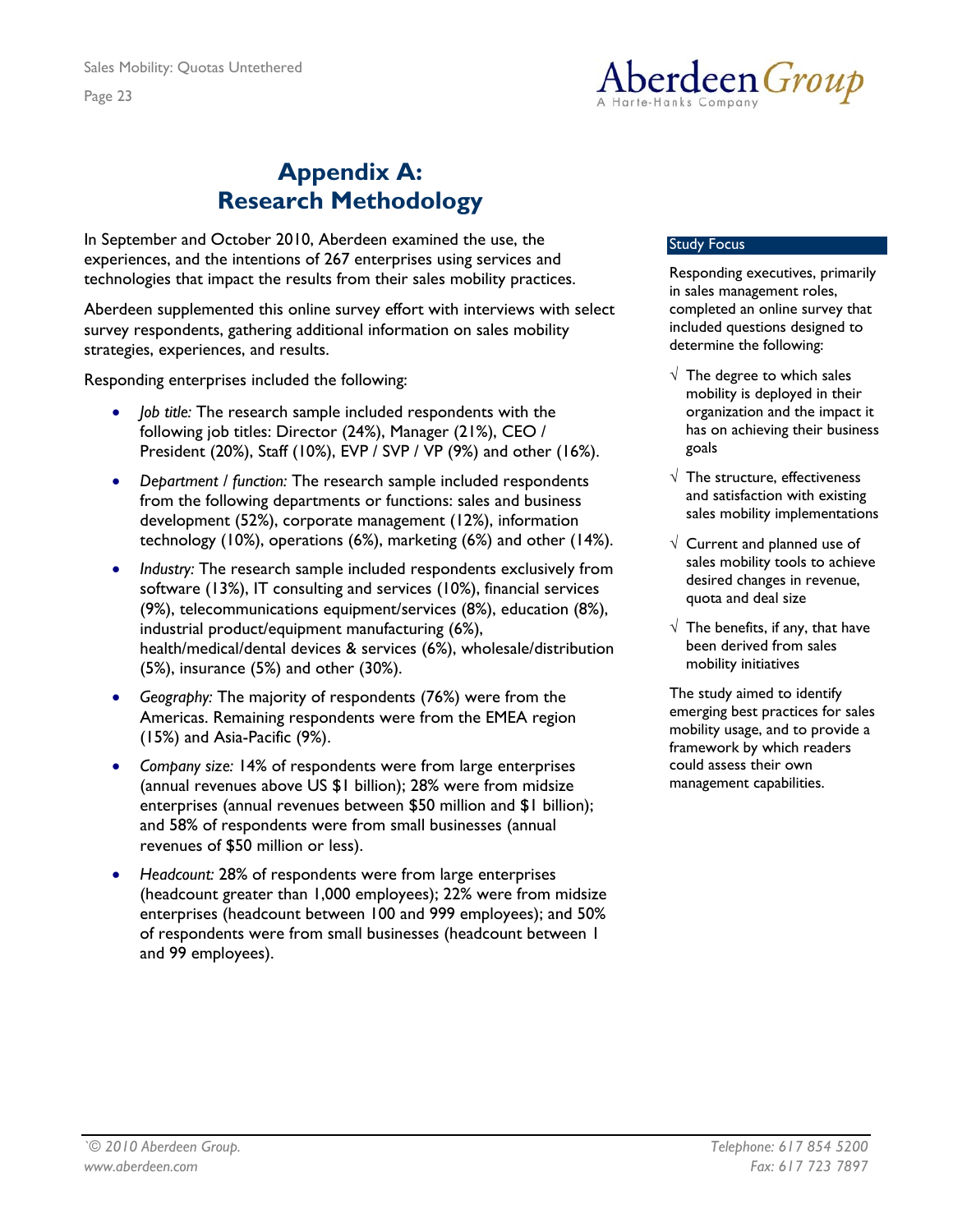

#### <span id="page-24-0"></span>**Table 6: The PACE Framework Key**

#### **Overview**

Aberdeen applies a methodology to benchmark research that evaluates the business pressures, actions, capabilities, and enablers (PACE) that indicate corporate behavior in specific business processes. These terms are defined as follows:

**Pressures** — external forces that impact an organization's market position, competitiveness, or business operations (e.g., economic, political and regulatory, technology, changing customer preferences, competitive)

**Actions —** the strategic approaches that an organization takes in response to industry pressures (e.g., align the corporate business model to leverage industry opportunities, such as product / service strategy, target markets, financial strategy, go-to-market, and sales strategy)

**Capabilities —** the business process competencies required to execute corporate strategy (e.g., skilled people, brand, market positioning, viable products / services, ecosystem partners, financing)

**Enablers —** the key functionality of technology solutions required to support the organization's enabling business practices (e.g., development platform, applications, network connectivity, user interface, training and support, partner interfaces, data cleansing, and management)

Source: Aberdeen Group, November 2010

#### **Table 7: The Competitive Framework Key**

| <b>Overview</b>                                                                                                                                                                                                                                                                                                                                                                                                                                                                                                                                                                                                           |                                                                                                                                                                                                                                                                                                                                                                                                                                                                                                                                                                                                                                                 |  |  |
|---------------------------------------------------------------------------------------------------------------------------------------------------------------------------------------------------------------------------------------------------------------------------------------------------------------------------------------------------------------------------------------------------------------------------------------------------------------------------------------------------------------------------------------------------------------------------------------------------------------------------|-------------------------------------------------------------------------------------------------------------------------------------------------------------------------------------------------------------------------------------------------------------------------------------------------------------------------------------------------------------------------------------------------------------------------------------------------------------------------------------------------------------------------------------------------------------------------------------------------------------------------------------------------|--|--|
| The Aberdeen Competitive Framework defines enterprises<br>as falling into one of the following three levels of practices<br>and performance:<br>Best-in-Class (20%) - Practices that are the best<br>currently being employed and are significantly superior to<br>the Industry Average, and result in the top industry<br>performance.<br><b>Industry Average (50%)</b> — Practices that represent the<br>average or norm, and result in average industry<br>performance.<br><b>Laggards (30%)</b> — Practices that are significantly behind<br>the average of the industry, and result in below average<br>performance. | In the following categories:<br><b>Process —</b> What is the scope of process<br>standardization? What is the efficiency and<br>effectiveness of this process?<br><b>Organization — How is your company currently</b><br>organized to manage and optimize this particular<br>process?<br><b>Knowledge -</b> What visibility do you have into key<br>data and intelligence required to manage this process?<br>Technology - What level of automation have you<br>used to support this process? How is this automation<br>integrated and aligned?<br><b>Performance —</b> What do you measure? How<br>frequently? What's your actual performance? |  |  |

Source: Aberdeen Group, November 2010

#### **Table 8: The Relationship Between PACE and the Competitive Framework**

#### **PACE and the Competitive Framework – How They Interact**

Aberdeen research indicates that companies that identify the most influential pressures and take the most transformational and effective actions are most likely to achieve superior performance. The level of competitive performance that a company achieves is strongly determined by the PACE choices that they make and how well they execute those decisions.

Source: Aberdeen Group, November 2010